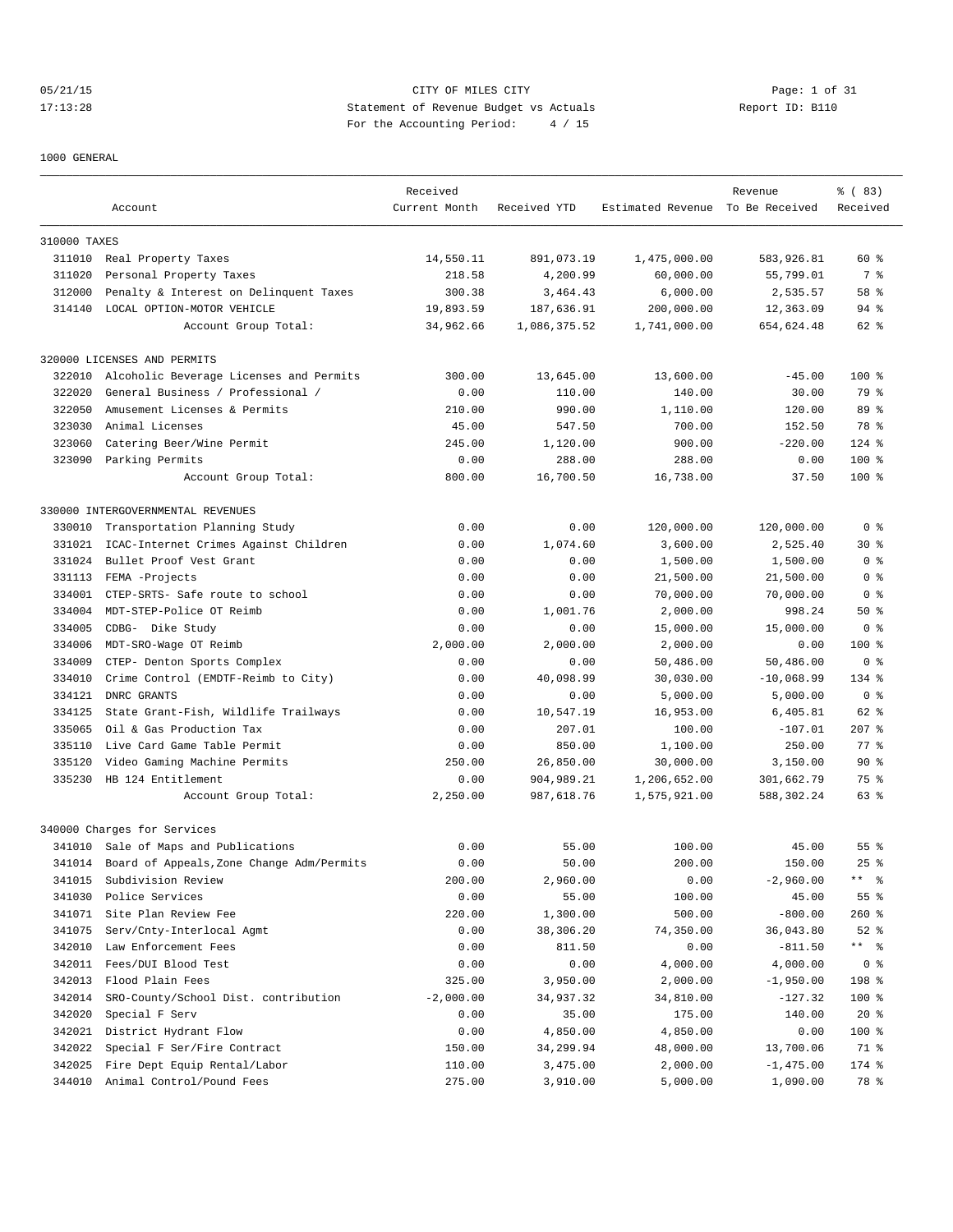## 05/21/15 CITY OF MILES CITY Page: 2 of 31 17:13:28 Statement of Revenue Budget vs Actuals Report ID: B110 For the Accounting Period: 4 / 15

### 1000 GENERAL

|        |                                     | Received      |              |                   | Revenue        | % (83)                       |
|--------|-------------------------------------|---------------|--------------|-------------------|----------------|------------------------------|
|        | Account                             | Current Month | Received YTD | Estimated Revenue | To Be Received | Received                     |
| 346020 | Park Fees                           | 300.00        | 1,119.50     | 1,500.00          | 380.50         | 75 %                         |
| 346030 | Swimming Pool Fees                  | 0.00          | 7,727.49     | 10,000.00         | 2,272.51       | $77*$                        |
|        | Account Group Total:                | $-420.00$     | 137,841.95   | 187,585.00        | 49,743.05      | 73.8                         |
|        | 350000 FINES AND FORFEITURES        |               |              |                   |                |                              |
| 351030 | Fines/Surcharges/etc                | 27.00         | 149,511.66   | 180,000.00        | 30,488.34      | 83%                          |
| 351031 | Adm Fees (Court)                    | 0.00          | 7,975.00     | 25,000.00         | 17,025.00      | 32%                          |
| 351035 | Animal Control Court Revenue        | 0.00          | 4,715.00     | 7,500.00          | 2,785.00       | 63 %                         |
|        | 351036 Restitution Collection Fees  | 0.00          | 58.60        | 0.00              | $-58.60$       | $***$ $ -$                   |
|        | Account Group Total:                | 27.00         | 162,260.26   | 212,500.00        | 50,239.74      | 76 %                         |
|        | 360000 MISCELLANEOUS REVENUE        |               |              |                   |                |                              |
| 361005 | MidRivers Franchise Fees            | 24,610.54     | 91,858.53    | 105,000.00        | 13, 141.47     | 87%                          |
| 361010 | Land Rental                         | 100.00        | 28, 254.90   | 32,000.00         | 3,745.10       | 88 %                         |
| 361020 | Building Rentals                    | 1,349.99      | 13,499.90    | 16,100.00         | 2,600.10       | 84 %                         |
| 362020 | MISC REVENUE                        | 84.00         | 5,092.00     | 4,000.00          | $-1,092.00$    | $127$ %                      |
| 365000 | Contributions and Donations         | $-100.00$     | 0.00         | 5,000.00          | 5,000.00       | 0 <sup>8</sup>               |
| 365011 | MCPDTasers                          | 0.00          | 0.00         | 20,000.00         | 20,000.00      | 0 <sup>8</sup>               |
| 365013 | Shop With A Cop                     | 0.00          | 8,536.00     | 0.00              | $-8,536.00$    | $\star$ $\star$<br>$\approx$ |
| 365014 | Denton Field Project/2015           | 100.00        | 100.00       | 0.00              | $-100.00$      | $\star$ $\star$<br>$\approx$ |
| 365015 | Wibaux Park/Frog Pool Donation      | 100.00        | 100.00       | 0.00              | $-100.00$      | $\star$ $\star$<br>$\approx$ |
| 366040 | Misc.-BHS                           | 0.00          | 0.00         | 800.00            | 800.00         | 0 <sup>8</sup>               |
| 366050 | Sale of Junk/Salvage-PD cars        | 0.00          | 0.00         | 1,000.00          | 1,000.00       | 0 <sub>8</sub>               |
|        | Account Group Total:                | 26, 244.53    | 147, 441.33  | 183,900.00        | 36, 458.67     | $80*$                        |
|        | 370000 INVESTMENT EARNINGS          |               |              |                   |                |                              |
|        | 371010 Investment Earnings          | 170.56        | 1,572.70     | 1,600.00          | 27.30          | 98 <sup>8</sup>              |
|        | Account Group Total:                | 170.56        | 1,572.70     | 1,600.00          | 27.30          | 98 <sup>8</sup>              |
|        | 380000 OTHER FINANCING SOURCES      |               |              |                   |                |                              |
|        | 383000 Interfund Operating Transfer | 17,897.92     | 391,662.64   | 548,759.00        | 157,096.36     | 71.8                         |
|        | Account Group Total:                | 17,897.92     | 391,662.64   | 548,759.00        | 157,096.36     | 71.8                         |
|        | Fund Total:                         | 81,932.67     | 2,931,473.66 | 4,468,003.00      | 1,536,529.34   | 66 %                         |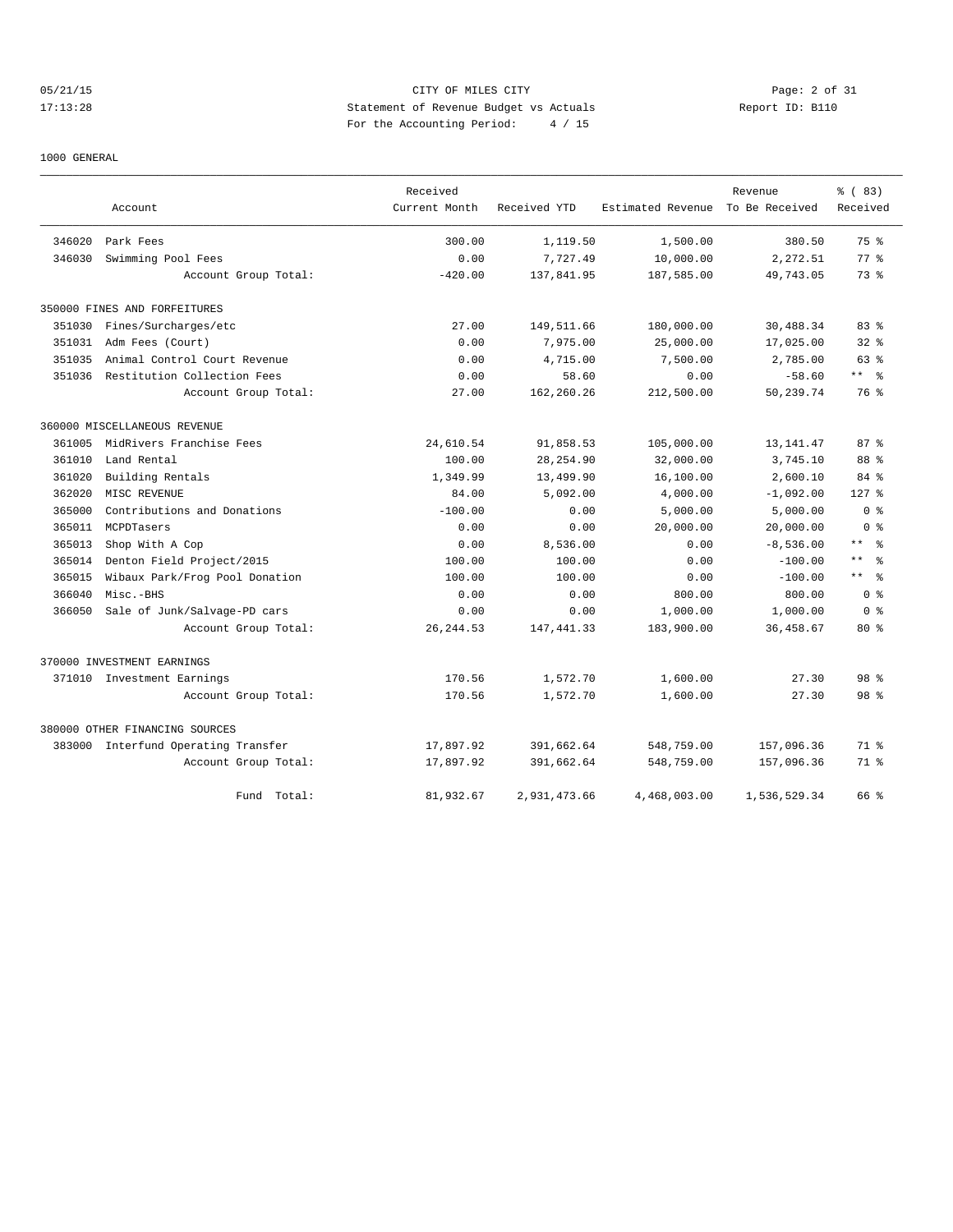## 05/21/15 **Page: 3 of 31 CITY OF MILES CITY CITY Page: 3 of 31** 17:13:28 Statement of Revenue Budget vs Actuals Report ID: B110 For the Accounting Period: 4 / 15

2220 LIBRARY

|        |                                   | Received      |              |                   | Revenue        | % (83)          |
|--------|-----------------------------------|---------------|--------------|-------------------|----------------|-----------------|
|        | Account                           | Current Month | Received YTD | Estimated Revenue | To Be Received | Received        |
|        | 340000 Charges for Services       |               |              |                   |                |                 |
| 341075 | Serv/Cnty-Interlocal Agmt         | 0.00          | 0.00         | 39,023.00         | 39,023.00      | 0 <sub>8</sub>  |
| 346070 | Library Fees                      | 257.45        | 2,482.05     | 4,000.00          | 1,517.95       | 62 %            |
| 346074 | Book Sales                        | 164.00        | 613.95       | 400.00            | $-213.95$      | $153$ $%$       |
|        | Account Group Total:              | 421.45        | 3,096.00     | 43,423.00         | 40,327.00      | 7 %             |
|        | 360000 MISCELLANEOUS REVENUE      |               |              |                   |                |                 |
| 365035 | Donation-Library Board of Trustee | 220.00        | 5,684.96     | 0.00              | $-5,684.96$    | $***$ $\approx$ |
|        | Account Group Total:              | 220.00        | 5,684.96     | 0.00              | $-5,684.96$    | $***$ 8         |
|        | 380000 OTHER FINANCING SOURCES    |               |              |                   |                |                 |
| 383000 | Interfund Operating Transfer      | 23,978.25     | 239,782.50   | 287,739.00        | 47,956.50      | 83%             |
|        | Account Group Total:              | 23,978.25     | 239,782.50   | 287,739.00        | 47,956.50      | 83 %            |
|        | Fund Total:                       | 24,619.70     | 248,563.46   | 331,162.00        | 82,598.54      | 75 %            |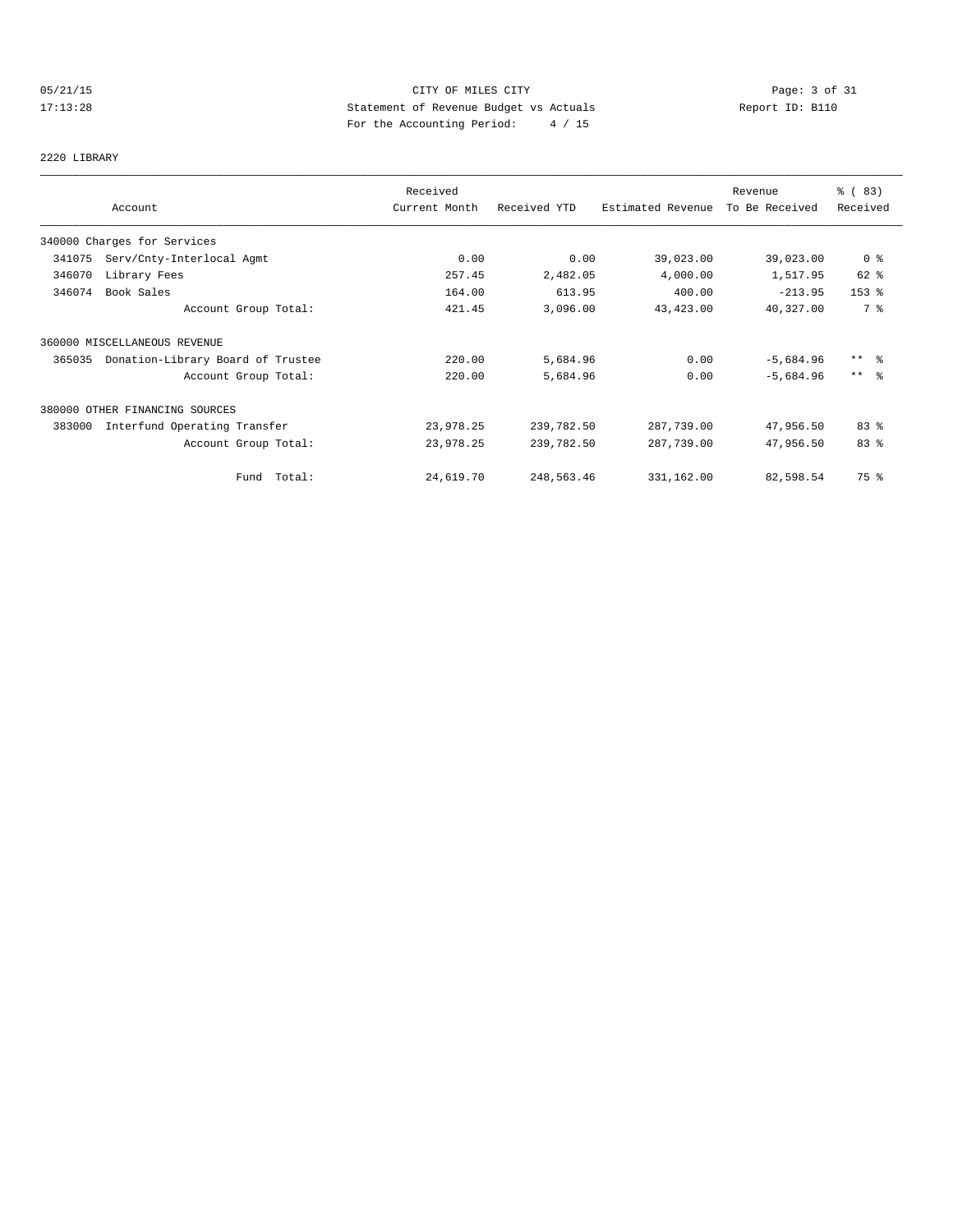## 05/21/15 CITY OF MILES CITY Page: 4 of 31<br>17:13:28 Statement of Revenue Budget vs Actuals Report ID: B110<br>Por the Accumular Device: 19:20 Statement of Revenue Budget vs Actuals 17:13:28 Statement of Revenue Budget vs Actuals Report ID: B110 For the Accounting Period: 4 / 15

#### 2260 EMERGENCY DISASTER

|              | Account                                | Received<br>Current Month | Received YTD | Estimated Revenue To Be Received | Revenue  | <sub>ර</sub> ි (83)<br>Received |
|--------------|----------------------------------------|---------------------------|--------------|----------------------------------|----------|---------------------------------|
| 310000 TAXES |                                        |                           |              |                                  |          |                                 |
| 311010       | Real Property Taxes                    | 0.00                      | 0.43         | 0.00                             | $-0.43$  | $***$ $\frac{6}{3}$             |
| 312000       | Penalty & Interest on Delinquent Taxes | 2.86                      | 32.99        | 0.00                             | $-32.99$ | $***$ $\frac{6}{3}$             |
|              | Account Group Total:                   | 2.86                      | 33.42        | 0.00                             | $-33.42$ | $***$ 2                         |
|              | Fund Total:                            | 2.86                      | 33.42        | 0.00                             | $-33.42$ | $***$ 2                         |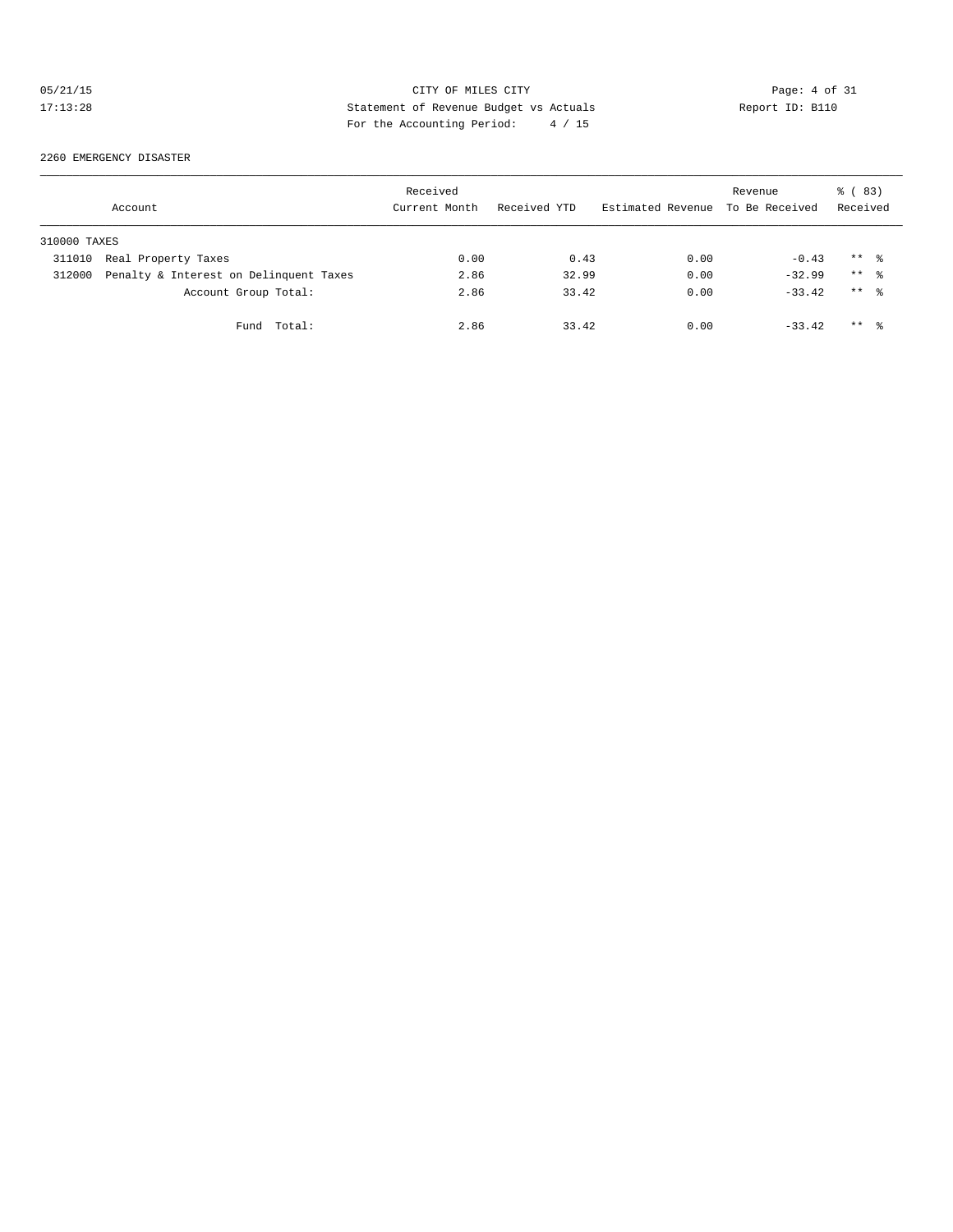## 05/21/15 CITY OF MILES CITY Page: 5 of 31 17:13:28 Statement of Revenue Budget vs Actuals Report ID: B110<br>Report ID: B110 For the Accounting Period: 4 / 15

#### 2270 Health

|                                        | Received      |              |                   | Revenue        | % (83)   |
|----------------------------------------|---------------|--------------|-------------------|----------------|----------|
| Account                                | Current Month | Received YTD | Estimated Revenue | To Be Received | Received |
| 340000 Charges for Services            |               |              |                   |                |          |
| 344030<br>Health Inspection Fees       | 482.00        | 23,931.00    | 15,000.00         | $-8,931.00$    | $160*$   |
| Account Group Total:                   | 482.00        | 23,931.00    | 15,000.00         | $-8,931.00$    | $160*$   |
| 360000 MISCELLANEOUS REVENUE           |               |              |                   |                |          |
| 362020<br>MISC REVENUE                 | 0.00          | 127.68       | 0.00              | $-127.68$      | $***$ %  |
| Account Group Total:                   | 0.00          | 127.68       | 0.00              | $-127.68$      | $***$ %  |
| 380000 OTHER FINANCING SOURCES         |               |              |                   |                |          |
| 383000<br>Interfund Operating Transfer | 0.00          | 30,000.00    | 30,000.00         | 0.00           | $100*$   |
| Account Group Total:                   | 0.00          | 30,000.00    | 30,000.00         | 0.00           | $100*$   |
| Total:<br>Fund                         | 482.00        | 54,058.68    | 45,000.00         | $-9,058.68$    | $120*$   |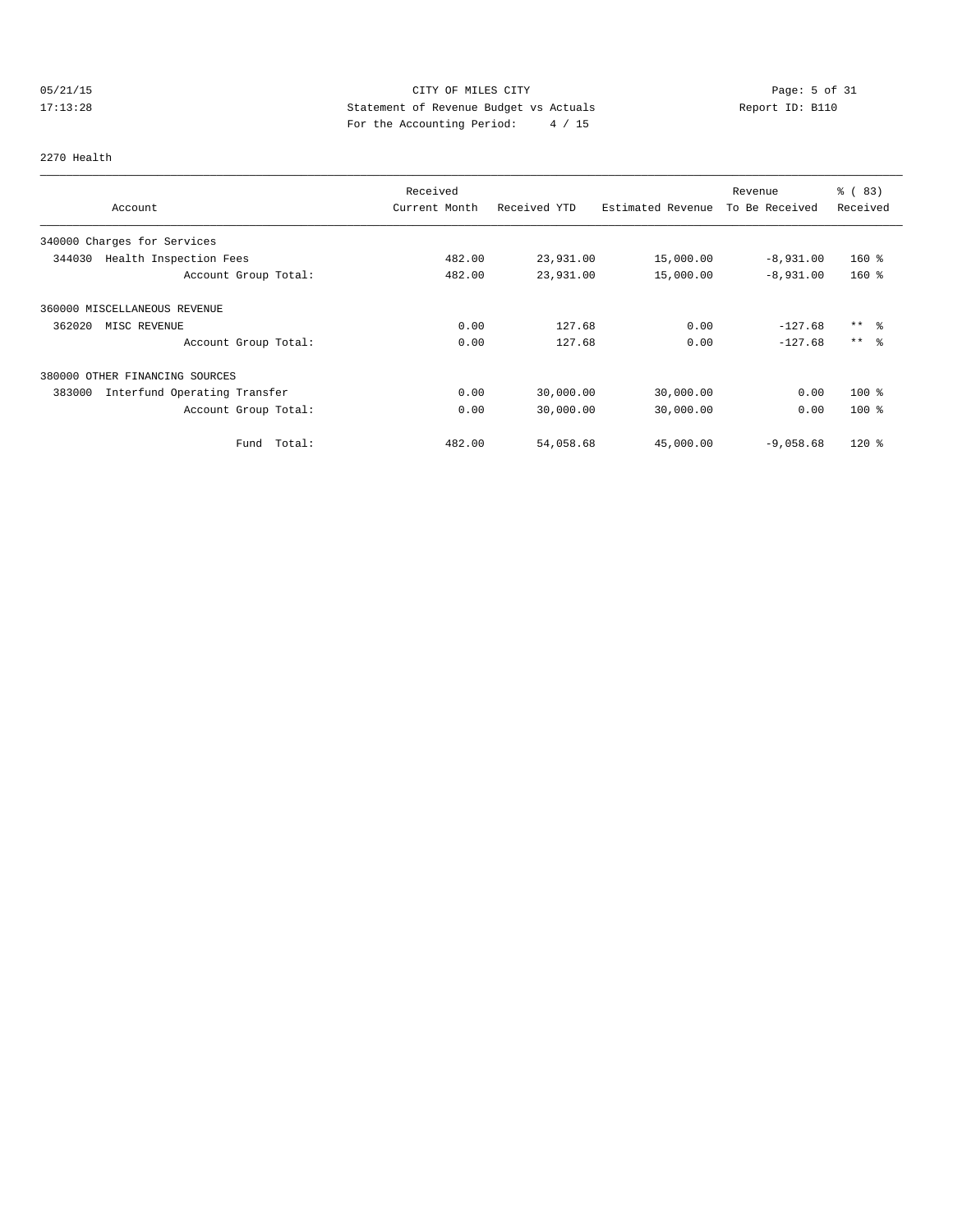## 05/21/15 CITY OF MILES CITY Page: 6 of 31 17:13:28 Statement of Revenue Budget vs Actuals Report ID: B110 For the Accounting Period: 4 / 15

2350 Local Government/Study Commission

| Account                       | Received<br>Current Month | Received YTD | Estimated Revenue To Be Received | Revenue   | % (83)<br>Received |
|-------------------------------|---------------------------|--------------|----------------------------------|-----------|--------------------|
| 310000 TAXES                  |                           |              |                                  |           |                    |
| Real Property Taxes<br>311010 | 63.15                     | 4, 112.63    | 14,142.00                        | 10,029.37 | 298                |
| Account Group Total:          | 63.15                     | 4, 112.63    | 14,142.00                        | 10,029.37 | 298                |
| Fund Total:                   | 63.15                     | 4, 112.63    | 14,142.00                        | 10,029.37 | 298                |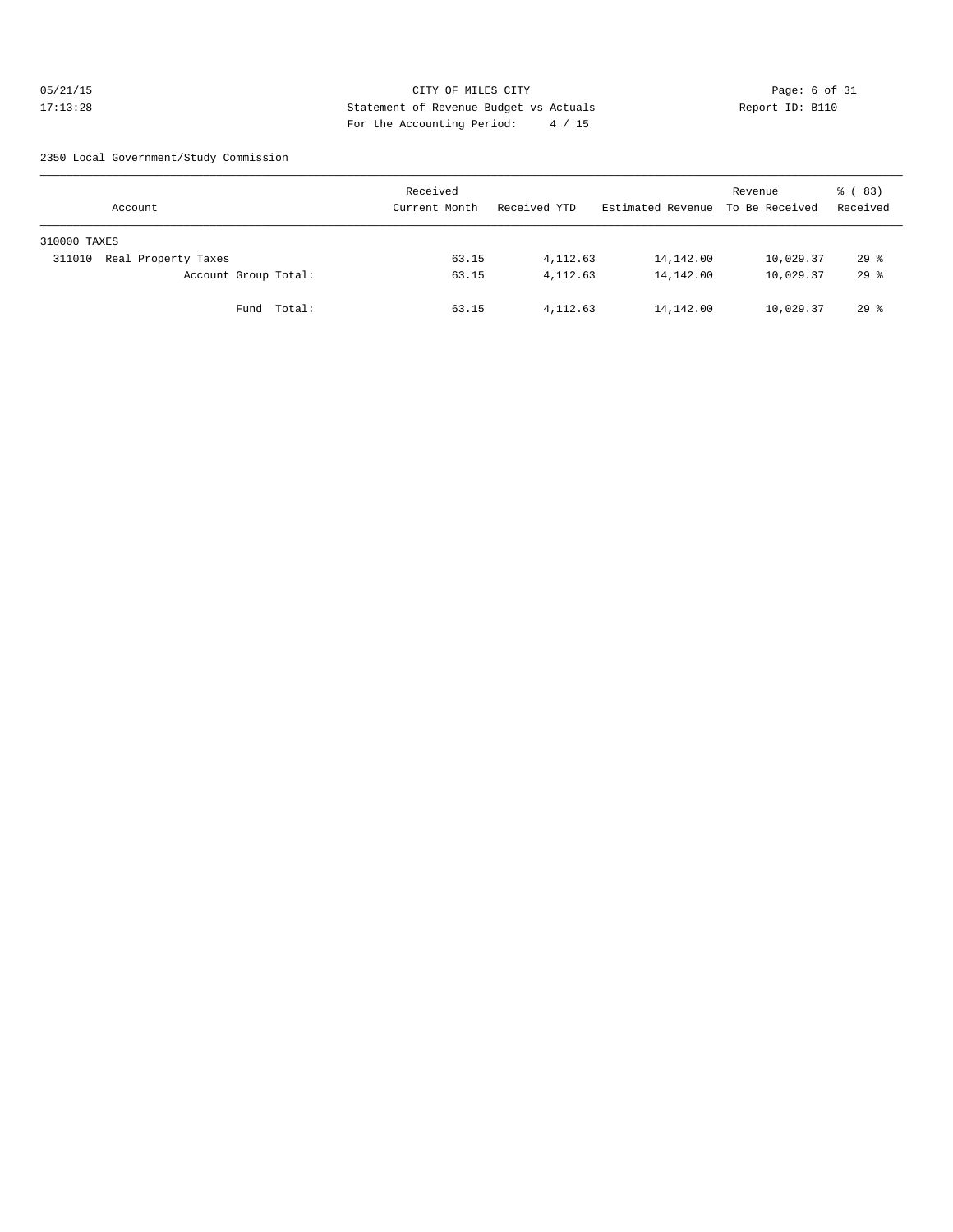## 05/21/15 CITY OF MILES CITY Page: 7 of 31 17:13:28 Statement of Revenue Budget vs Actuals Report ID: B110 For the Accounting Period: 4 / 15

2372 Permissive Medical Levy

|              | Account                                | Received<br>Current Month | Received YTD | Estimated Revenue | Revenue<br>To Be Received | % (83)<br>Received |
|--------------|----------------------------------------|---------------------------|--------------|-------------------|---------------------------|--------------------|
| 310000 TAXES |                                        |                           |              |                   |                           |                    |
| 311010       | Real Property Taxes                    | 1,581.22                  | 97,378.14    | 162,064.00        | 64,685.86                 | 60 %               |
| 311020       | Personal Property Taxes                | 21.64                     | 415.96       | 0.00              | $-415.96$                 | $***$ %            |
| 312000       | Penalty & Interest on Delinquent Taxes | 10.02                     | 115.55       | 0.00              | $-115.55$                 | $***$ 8            |
|              | Account Group Total:                   | 1,612.88                  | 97,909.65    | 162,064.00        | 64, 154, 35               | 60 %               |
|              | Fund Total:                            | 1,612.88                  | 97,909.65    | 162,064.00        | 64,154.35                 | 60 %               |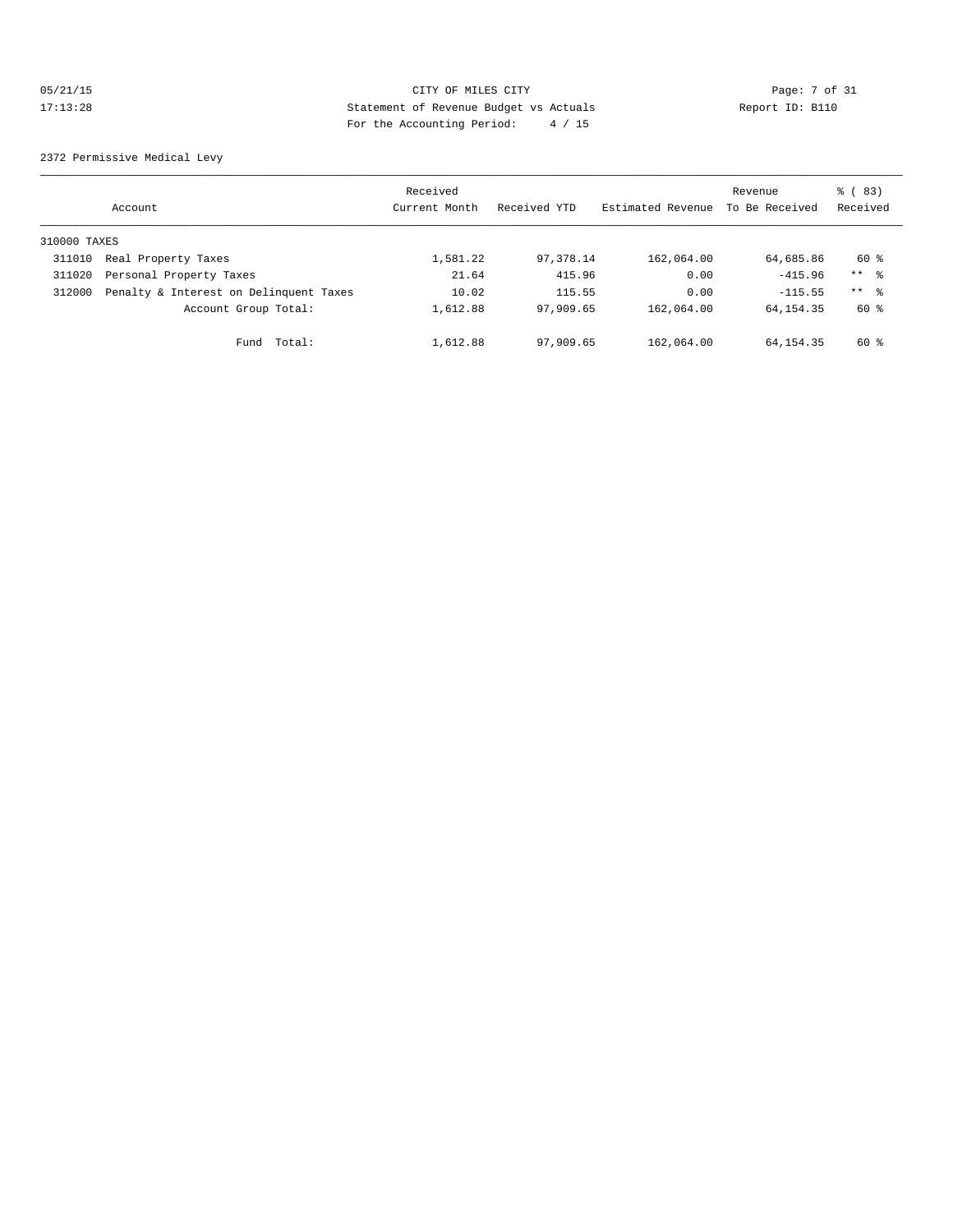## 05/21/15 CITY OF MILES CITY Page: 8 of 31<br>17:13:28 Statement of Revenue Budget vs Actuals Report ID: B110<br>Por the Accumular Deviced: A (ALE) 17:13:28 Statement of Revenue Budget vs Actuals Report ID: B110 For the Accounting Period: 4 / 15

#### 2394 BUILDING CODE ENFORCEMENT

| Account                              | Received<br>Current Month | Received YTD | Estimated Revenue | Revenue<br>To Be Received | % (83)<br>Received |
|--------------------------------------|---------------------------|--------------|-------------------|---------------------------|--------------------|
| 320000 LICENSES AND PERMITS          |                           |              |                   |                           |                    |
| Building & Related Permits<br>323010 | 17,863.45                 | 52,303.81    | 75,000.00         | 22,696.19                 | <b>70 응</b>        |
| Account Group Total:                 | 17,863.45                 | 52,303.81    | 75,000.00         | 22,696.19                 | 70 %               |
| Fund Total:                          | 17,863.45                 | 52,303.81    | 75,000.00         | 22,696.19                 | 70 %               |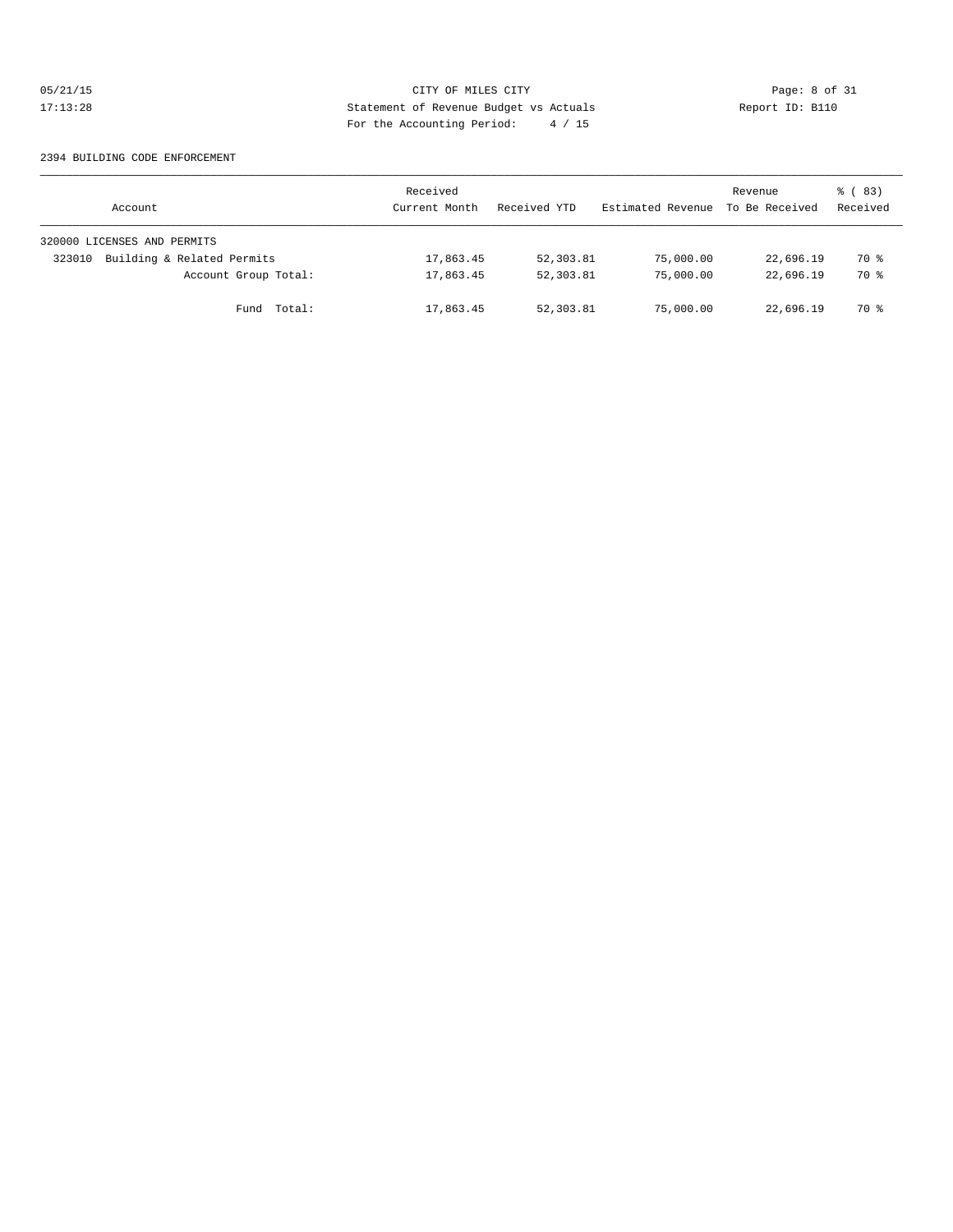## 05/21/15 CITY OF MILES CITY Page: 9 of 31<br>17:13:28 Statement of Revenue Budget vs Actuals Report ID: B110<br>Por the Accumular Device: A (ALE) Statement of Revenue Budget vs Actuals 17:13:28 Statement of Revenue Budget vs Actuals Report ID: B110 For the Accounting Period: 4 / 15

2400 LTG M D#165-(Gen City)

|        |                                          | Received      |              |                   |                | % (83)   |
|--------|------------------------------------------|---------------|--------------|-------------------|----------------|----------|
|        | Account                                  | Current Month | Received YTD | Estimated Revenue | To Be Received | Received |
|        | 360000 MISCELLANEOUS REVENUE             |               |              |                   |                |          |
| 363010 | Maintenance Assessments                  | 2,709.74      | 110,728.50   | 161,468.00        | 50,739.50      | 69 %     |
| 363040 | Penalty & Interest on Deling Assessments | 59.26         | 595.42       | 500.00            | $-95.42$       | $119*$   |
|        | Account Group Total:                     | 2,769.00      | 111,323.92   | 161,968.00        | 50,644.08      | 69 %     |
|        | 370000 INVESTMENT EARNINGS               |               |              |                   |                |          |
| 371010 | Investment Earnings                      | 5.71          | 67.29        | 100.00            | 32.71          | $67$ $%$ |
|        | Account Group Total:                     | 5.71          | 67.29        | 100.00            | 32.71          | 67 %     |
|        | Total:<br>Fund                           | 2,774.71      | 111,391.21   | 162,068.00        | 50,676.79      | 69 %     |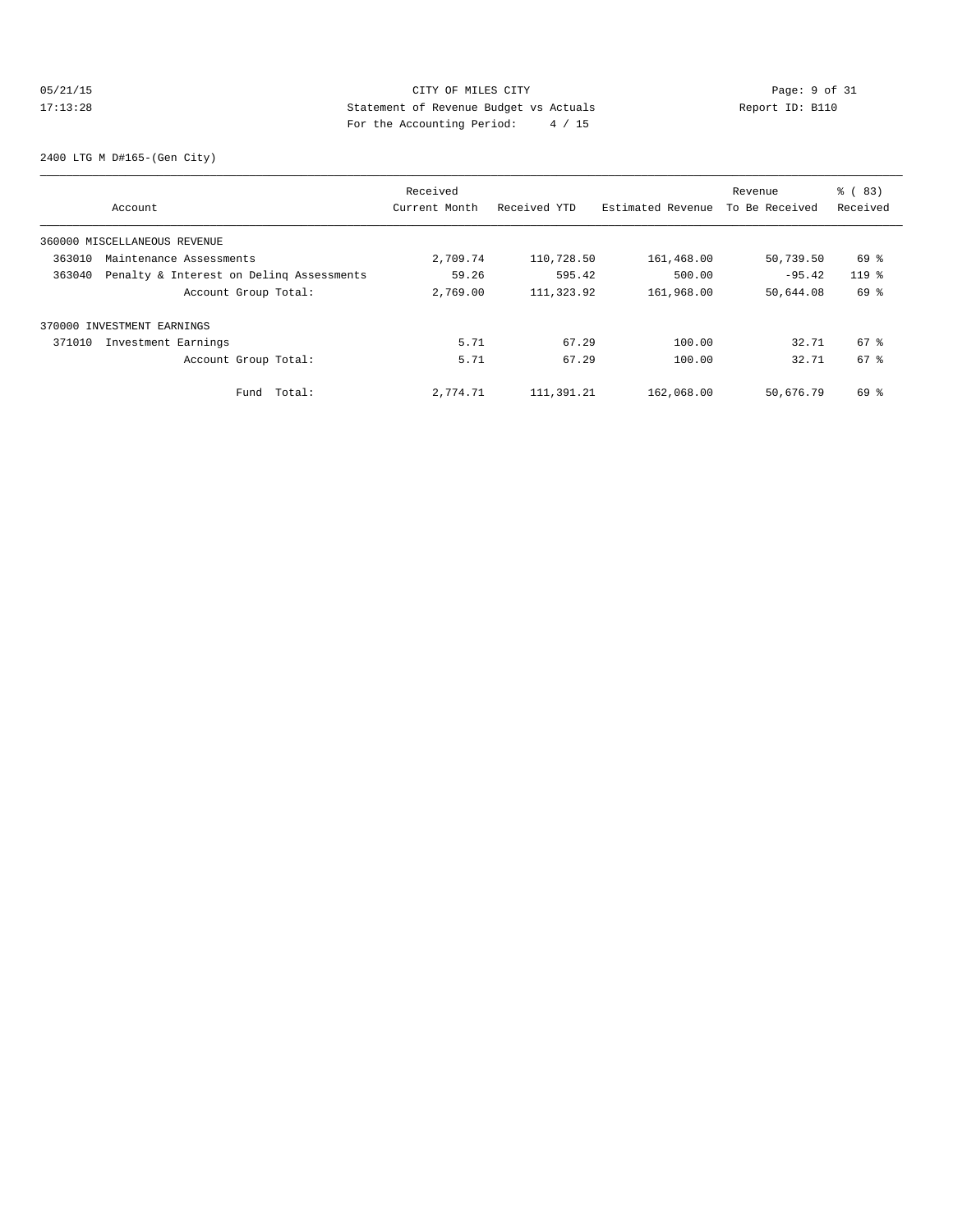## 05/21/15 Page: 10 of 31 17:13:28 Statement of Revenue Budget vs Actuals Report ID: B110<br>Text the Accounting Boxied: A / 15 For the Accounting Period: 4 / 15

2420 LTG M D#167-(MilesAddn Etc)

|        |                                          | Received      |              |                   | Revenue        | % (83)          |
|--------|------------------------------------------|---------------|--------------|-------------------|----------------|-----------------|
|        | Account                                  | Current Month | Received YTD | Estimated Revenue | To Be Received | Received        |
|        | 360000 MISCELLANEOUS REVENUE             |               |              |                   |                |                 |
| 363010 | Maintenance Assessments                  | 276.89        | 21,850.04    | 32,570.00         | 10,719.96      | $67$ $%$        |
| 363040 | Penalty & Interest on Deling Assessments | 7.04          | 128.30       | 100.00            | $-28.30$       | $128$ %         |
|        | Account Group Total:                     | 283.93        | 21,978.34    | 32,670.00         | 10,691.66      | 67 %            |
|        | 370000 INVESTMENT EARNINGS               |               |              |                   |                |                 |
| 371010 | Investment Earnings                      | 1.24          | 12.57        | 0.00              | $-12.57$       | $***$ $\approx$ |
|        | Account Group Total:                     | 1.24          | 12.57        | 0.00              | $-12.57$       | $***$ $\approx$ |
|        | Total:<br>Fund                           | 285.17        | 21,990.91    | 32,670.00         | 10,679.09      | 67 %            |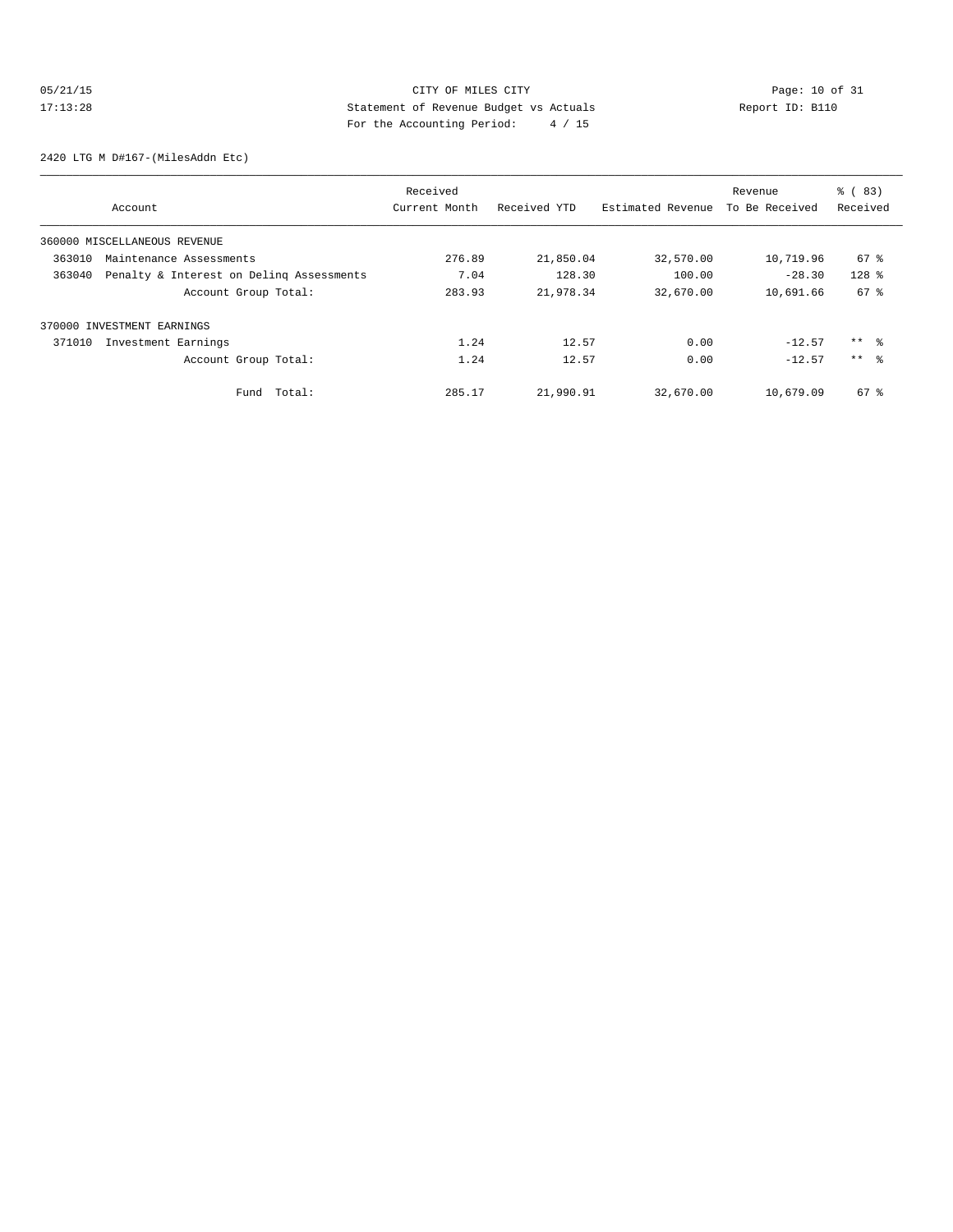# 05/21/15 Page: 11 of 31 17:13:28 Statement of Revenue Budget vs Actuals Report ID: B110<br>Text the Accounting Boxied: A / 15 For the Accounting Period: 4 / 15

2430 LTG M D#171-(Balsam Est)

|        |                                          | Received      |              |                   | Revenue        | % (83)          |
|--------|------------------------------------------|---------------|--------------|-------------------|----------------|-----------------|
|        | Account                                  | Current Month | Received YTD | Estimated Revenue | To Be Received | Received        |
|        | 360000 MISCELLANEOUS REVENUE             |               |              |                   |                |                 |
| 363010 | Maintenance Assessments                  | 49.10         | 2,415.68     | 4,034.00          | 1,618.32       | 60 %            |
| 363040 | Penalty & Interest on Deling Assessments | 0.58          | 4.75         | 0.00              | $-4.75$        | $***$ $\approx$ |
|        | Account Group Total:                     | 49.68         | 2,420.43     | 4,034.00          | 1,613.57       | 60 %            |
|        | 370000 INVESTMENT EARNINGS               |               |              |                   |                |                 |
| 371010 | Investment Earnings                      | 0.20          | 1.41         | 0.00              | $-1.41$        | $***$ %         |
|        | Account Group Total:                     | 0.20          | 1.41         | 0.00              | $-1.41$        | $***$ 8         |
|        | Total:<br>Fund                           | 49.88         | 2,421.84     | 4,034.00          | 1,612.16       | 60 %            |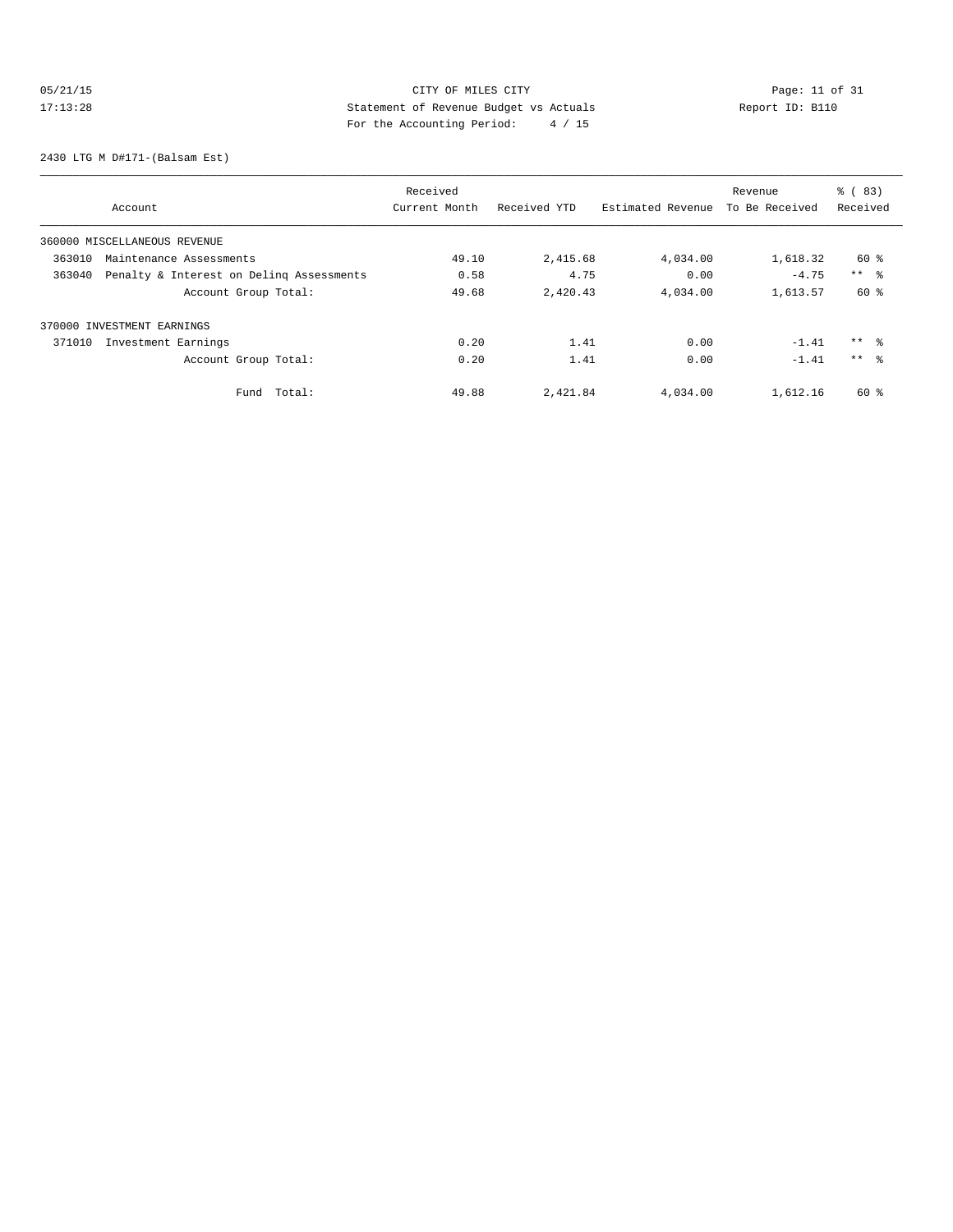# 05/21/15 Page: 12 of 31 17:13:28 Statement of Revenue Budget vs Actuals Report ID: B110<br>Report ID: B110 For the Accounting Period: 4 / 15

2440 LTG M D#172-(Main Str)

|                                                    | Received      |              |                   | Revenue        | % (83)          |
|----------------------------------------------------|---------------|--------------|-------------------|----------------|-----------------|
| Account                                            | Current Month | Received YTD | Estimated Revenue | To Be Received | Received        |
| 360000 MISCELLANEOUS REVENUE                       |               |              |                   |                |                 |
| 363010<br>Maintenance Assessments                  | 0.00          | 12,812.82    | 19,730.00         | 6,917.18       | 65 %            |
| 363040<br>Penalty & Interest on Deling Assessments | 0.00          | 36.21        | 100.00            | 63.79          | 36 <sup>8</sup> |
| Account Group Total:                               | 0.00          | 12,849.03    | 19,830.00         | 6,980.97       | 65 %            |
| 370000 INVESTMENT EARNINGS                         |               |              |                   |                |                 |
| 371010<br>Investment Earnings                      | 0.54          | 6.39         | 50.00             | 43.61          | $13*$           |
| Account Group Total:                               | 0.54          | 6.39         | 50.00             | 43.61          | $13*$           |
| Total:<br>Fund                                     | 0.54          | 12,855.42    | 19,880.00         | 7,024.58       | 65 %            |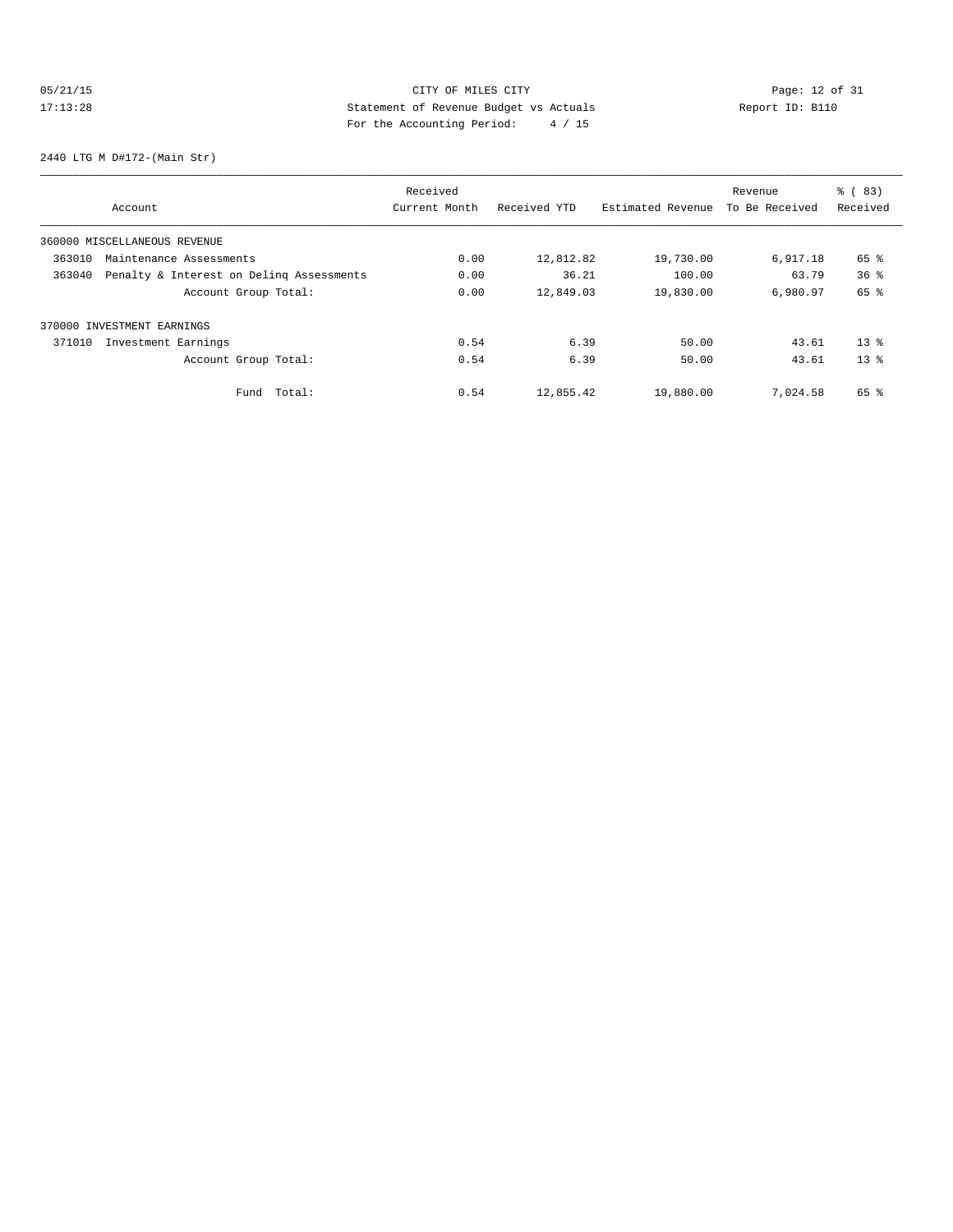## 05/21/15 Page: 13 of 31 17:13:28 Statement of Revenue Budget vs Actuals Report ID: B110 For the Accounting Period: 4 / 15

2450 LTG M D#195-(SG-Trico)

|        |                                          | Received      |              |                   | Revenue        | % (83)          |
|--------|------------------------------------------|---------------|--------------|-------------------|----------------|-----------------|
|        | Account                                  | Current Month | Received YTD | Estimated Revenue | To Be Received | Received        |
|        | 360000 MISCELLANEOUS REVENUE             |               |              |                   |                |                 |
| 363010 | Maintenance Assessments                  | 603.00        | 4,491.64     | 6,498.00          | 2,006.36       | 69 %            |
| 363040 | Penalty & Interest on Deling Assessments | 62.51         | 105.99       | 0.00              | $-105.99$      | $***$ $\approx$ |
|        | Account Group Total:                     | 665.51        | 4,597.63     | 6,498.00          | 1,900.37       | 71 %            |
|        | 370000 INVESTMENT EARNINGS               |               |              |                   |                |                 |
| 371010 | Investment Earnings                      | 0.17          | 1.91         | 0.00              | $-1.91$        | $***$ %         |
|        | Account Group Total:                     | 0.17          | 1.91         | 0.00              | $-1.91$        | $***$ 8         |
|        | Total:<br>Fund                           | 665.68        | 4,599.54     | 6,498.00          | 1,898.46       | 71 %            |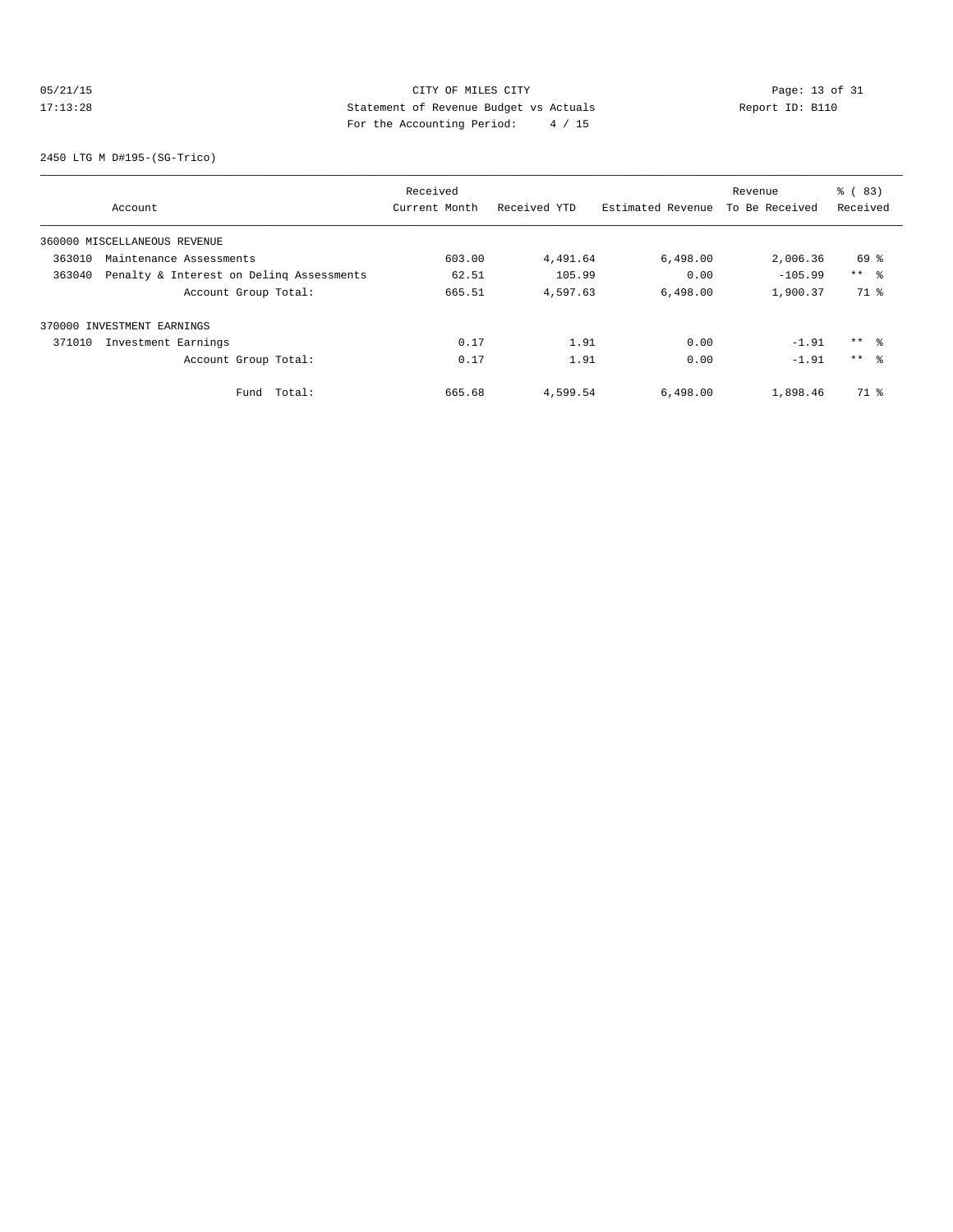## 05/21/15 Page: 14 of 31 17:13:28 Statement of Revenue Budget vs Actuals Report ID: B110<br>Report ID: B110 For the Accounting Period: 4 / 15

2470 LTG M D#202-(SG-MDU&NV)

|        |                                          | Received      |              |                   | Revenue        | % (83)     |
|--------|------------------------------------------|---------------|--------------|-------------------|----------------|------------|
|        | Account                                  | Current Month | Received YTD | Estimated Revenue | To Be Received | Received   |
|        | 360000 MISCELLANEOUS REVENUE             |               |              |                   |                |            |
| 363010 | Maintenance Assessments                  | 264.55        | 4,926.02     | 7,736.00          | 2,809.98       | 64 %       |
| 363040 | Penalty & Interest on Deling Assessments | 3.14          | 12.42        | 10.00             | $-2.42$        | $124$ %    |
|        | Account Group Total:                     | 267.69        | 4,938.44     | 7,746.00          | 2,807.56       | 64 %       |
|        | 370000 INVESTMENT EARNINGS               |               |              |                   |                |            |
| 371010 | Investment Earnings                      | 0.26          | 3.00         | 0.00              | $-3.00$        | $***$ $ -$ |
|        | Account Group Total:                     | 0.26          | 3.00         | 0.00              | $-3.00$        | $***$ 8    |
|        | Total:<br>Fund                           | 267.95        | 4,941.44     | 7,746.00          | 2,804.56       | 64 %       |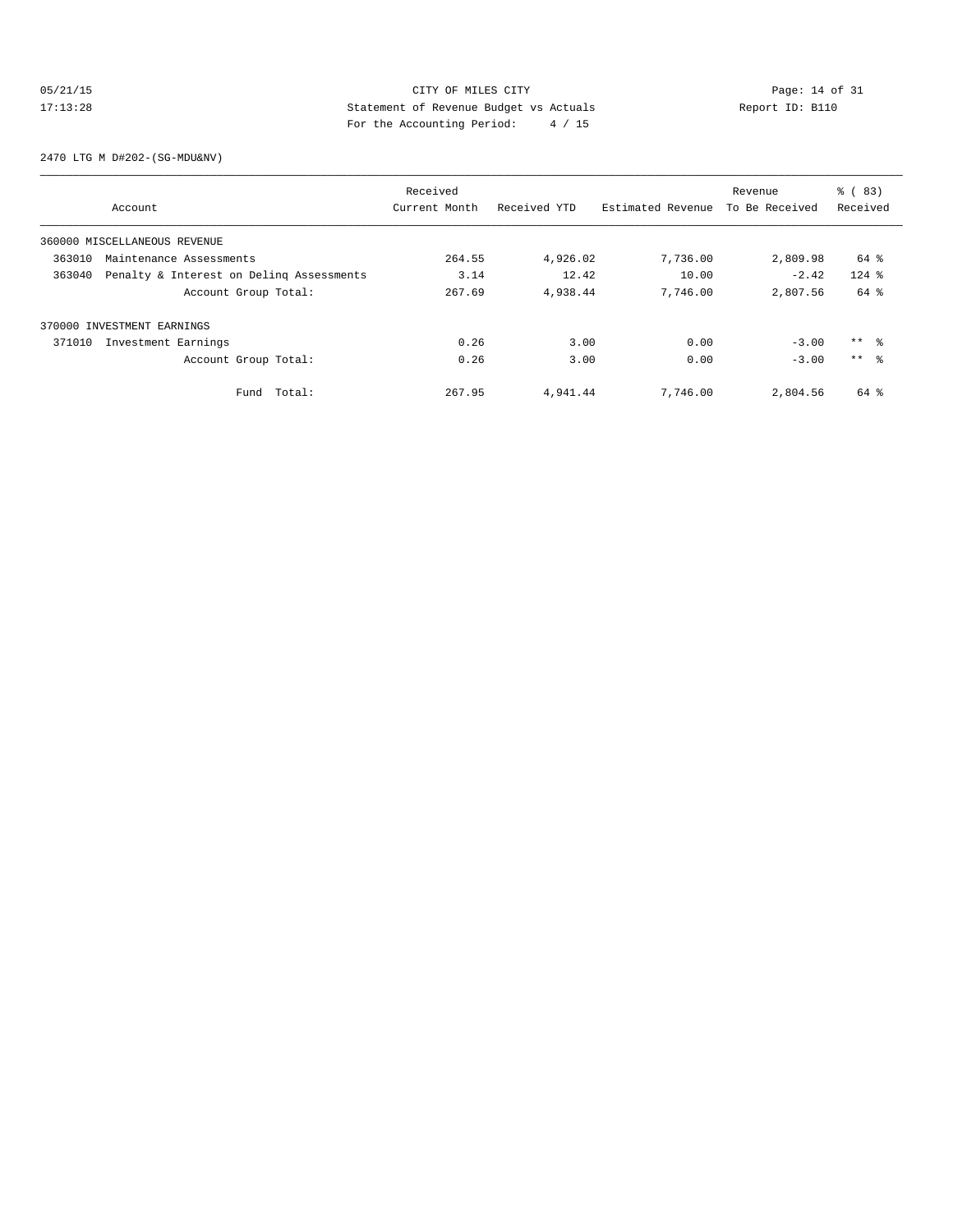## 05/21/15 CITY OF MILES CITY<br>17:13:28 Statement of Revenue Budget vs Actuals<br>17:13:28 Statement of Revenue Budget vs Actuals<br>17:13:28 Report ID: B110 17:13:28 Statement of Revenue Budget vs Actuals Report ID: B110 For the Accounting Period: 4 / 15

2480 LTG M M#173-(Milestown Estates)

|        |                                          | Received      |              |                   | Revenue        | % (83)              |
|--------|------------------------------------------|---------------|--------------|-------------------|----------------|---------------------|
|        | Account                                  | Current Month | Received YTD | Estimated Revenue | To Be Received | Received            |
|        | 360000 MISCELLANEOUS REVENUE             |               |              |                   |                |                     |
| 363010 | Maintenance Assessments                  | 0.00          | 1,344.59     | 1,678.00          | 333.41         | $80*$               |
| 363040 | Penalty & Interest on Deling Assessments | 0.00          | 3.81         | 0.00              | $-3.81$        | $***$ $\frac{6}{5}$ |
|        | Account Group Total:                     | 0.00          | 1,348.40     | 1,678.00          | 329.60         | $80*$               |
|        | 370000 INVESTMENT EARNINGS               |               |              |                   |                |                     |
| 371010 | Investment Earnings                      | 0.20          | 1.84         | 0.00              | $-1.84$        | $***$ $\approx$     |
|        | Account Group Total:                     | 0.20          | 1.84         | 0.00              | $-1.84$        | $***$ $\approx$     |
|        | Total:<br>Fund                           | 0.20          | 1,350.24     | 1,678.00          | 327.76         | $80*$               |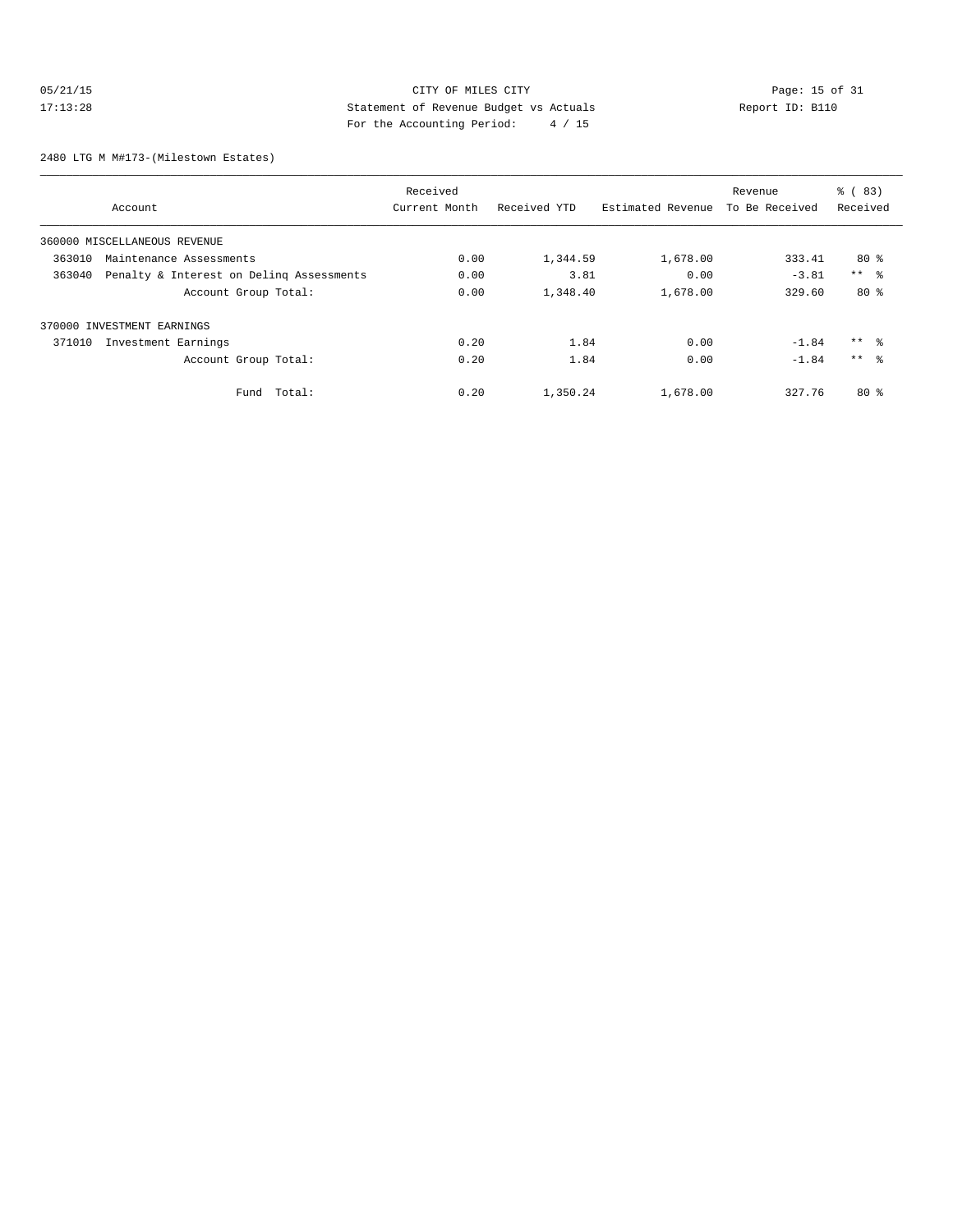## 05/21/15 Page: 16 of 31 17:13:28 Statement of Revenue Budget vs Actuals Report ID: B110<br>Report ID: B110 For the Accounting Period: 4 / 15

2510 STR MAINT DIST #204

| Account                                            | Received<br>Current Month | Received YTD | Estimated Revenue | Revenue<br>To Be Received | % (83)<br>Received |
|----------------------------------------------------|---------------------------|--------------|-------------------|---------------------------|--------------------|
| 360000 MISCELLANEOUS REVENUE                       |                           |              |                   |                           |                    |
| 363010<br>Maintenance Assessments                  | 15,070.76                 | 630,819.37   | 945, 359.00       | 314,539.63                | $67$ %             |
| 363040<br>Penalty & Interest on Deling Assessments | 607.50                    | 3,383.19     | 1,000.00          | $-2,383.19$               | 338 %              |
| Account Group Total:                               | 15,678.26                 | 634,202.56   | 946,359.00        | 312, 156.44               | 67 <sup>°</sup>    |
| 370000 INVESTMENT EARNINGS                         |                           |              |                   |                           |                    |
| Investment Earnings<br>371010                      | 52.51                     | 569.01       | 400.00            | $-169.01$                 | $142$ %            |
| Account Group Total:                               | 52.51                     | 569.01       | 400.00            | $-169.01$                 | $142$ %            |
| 380000<br>OTHER FINANCING SOURCES                  |                           |              |                   |                           |                    |
| 383000<br>Interfund Operating Transfer             | 0.00                      | 0.00         | 87,274.00         | 87, 274.00                | 0 <sup>8</sup>     |
| Account Group Total:                               | 0.00                      | 0.00         | 87, 274.00        | 87, 274.00                | 0 <sup>8</sup>     |
| Total:<br>Fund                                     | 15,730.77                 | 634,771.57   | 1,034,033.00      | 399, 261.43               | 61 %               |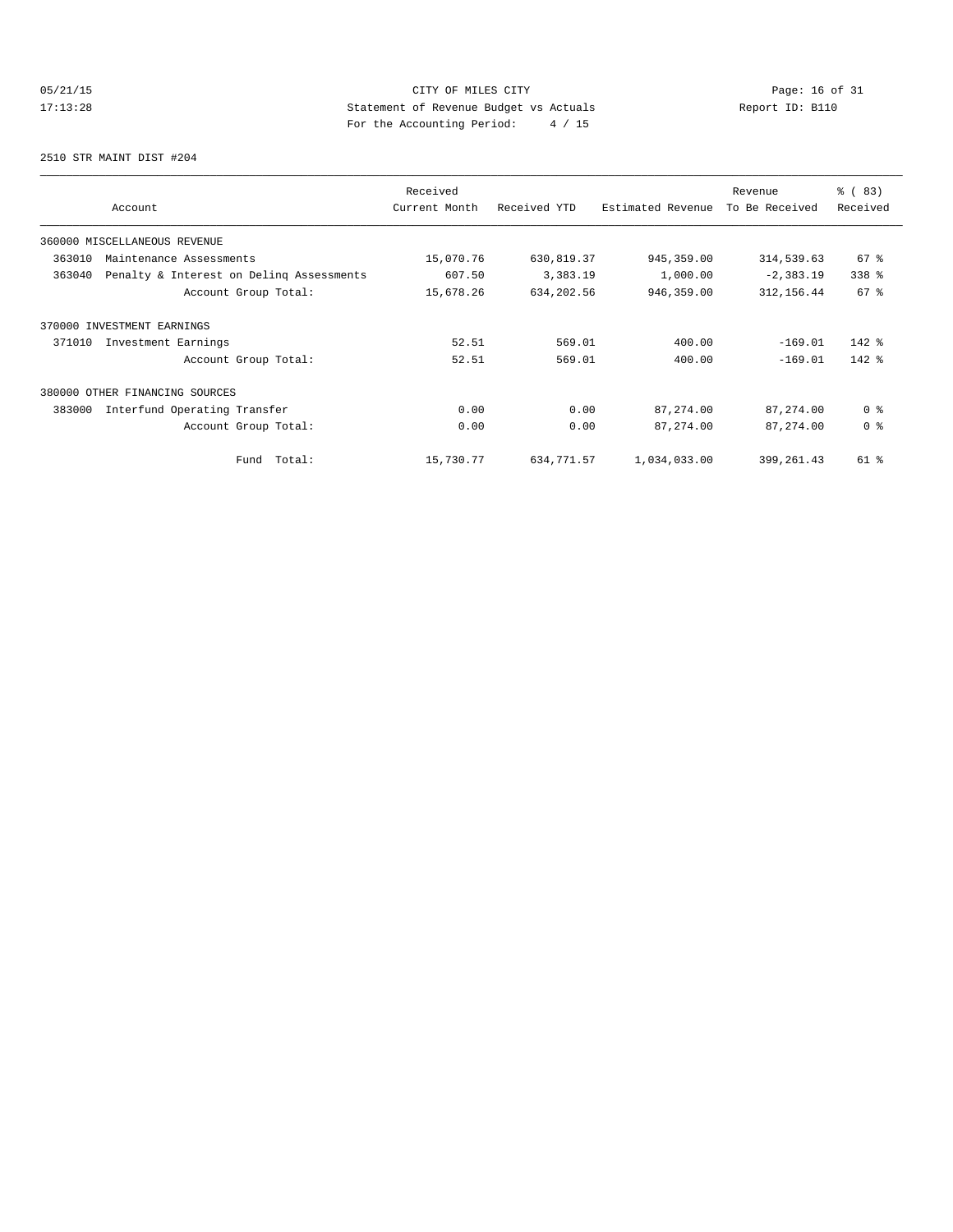## 05/21/15 Page: 17 of 31 17:13:28 Statement of Revenue Budget vs Actuals Report ID: B110<br>Text the Accounting Boxied: A / 15 For the Accounting Period: 4 / 15

#### 2520 STR MAINT DIST #205

|        |                                          | Received      |              |                   | Revenue        | % (83)          |
|--------|------------------------------------------|---------------|--------------|-------------------|----------------|-----------------|
|        | Account                                  | Current Month | Received YTD | Estimated Revenue | To Be Received | Received        |
|        | 330000 INTERGOVERNMENTAL REVENUES        |               |              |                   |                |                 |
| 334001 | CTEP-SRTS- Safe route to school          | 0.00          | 0.00         | 256,053.00        | 256,053.00     | 0 <sup>8</sup>  |
|        | Account Group Total:                     | 0.00          | 0.00         | 256,053.00        | 256,053.00     | 0 <sup>8</sup>  |
|        | 360000 MISCELLANEOUS REVENUE             |               |              |                   |                |                 |
| 363010 | Maintenance Assessments                  | 5,485.46      | 205,093.34   | 247,584.00        | 42,490.66      | 83 %            |
| 363040 | Penalty & Interest on Deling Assessments | 96.51         | 1,331.38     | 1,000.00          | $-331.38$      | $133*$          |
|        | Account Group Total:                     | 5,581.97      | 206, 424.72  | 248,584.00        | 42, 159, 28    | 83%             |
|        | 370000 INVESTMENT EARNINGS               |               |              |                   |                |                 |
| 371010 | Investment Earnings                      | 38.67         | 378.47       | 400.00            | 21.53          | 95%             |
|        | Account Group Total:                     | 38.67         | 378.47       | 400.00            | 21.53          | 95%             |
|        | 380000 OTHER FINANCING SOURCES           |               |              |                   |                |                 |
| 383000 | Interfund Operating Transfer             | 0.00          | 0.00         | 87,274.00         | 87,274.00      | 0 <sup>8</sup>  |
|        | Account Group Total:                     | 0.00          | 0.00         | 87, 274, 00       | 87, 274, 00    | 0 <sup>8</sup>  |
|        | Fund Total:                              | 5,620.64      | 206,803.19   | 592, 311.00       | 385,507.81     | 35 <sup>8</sup> |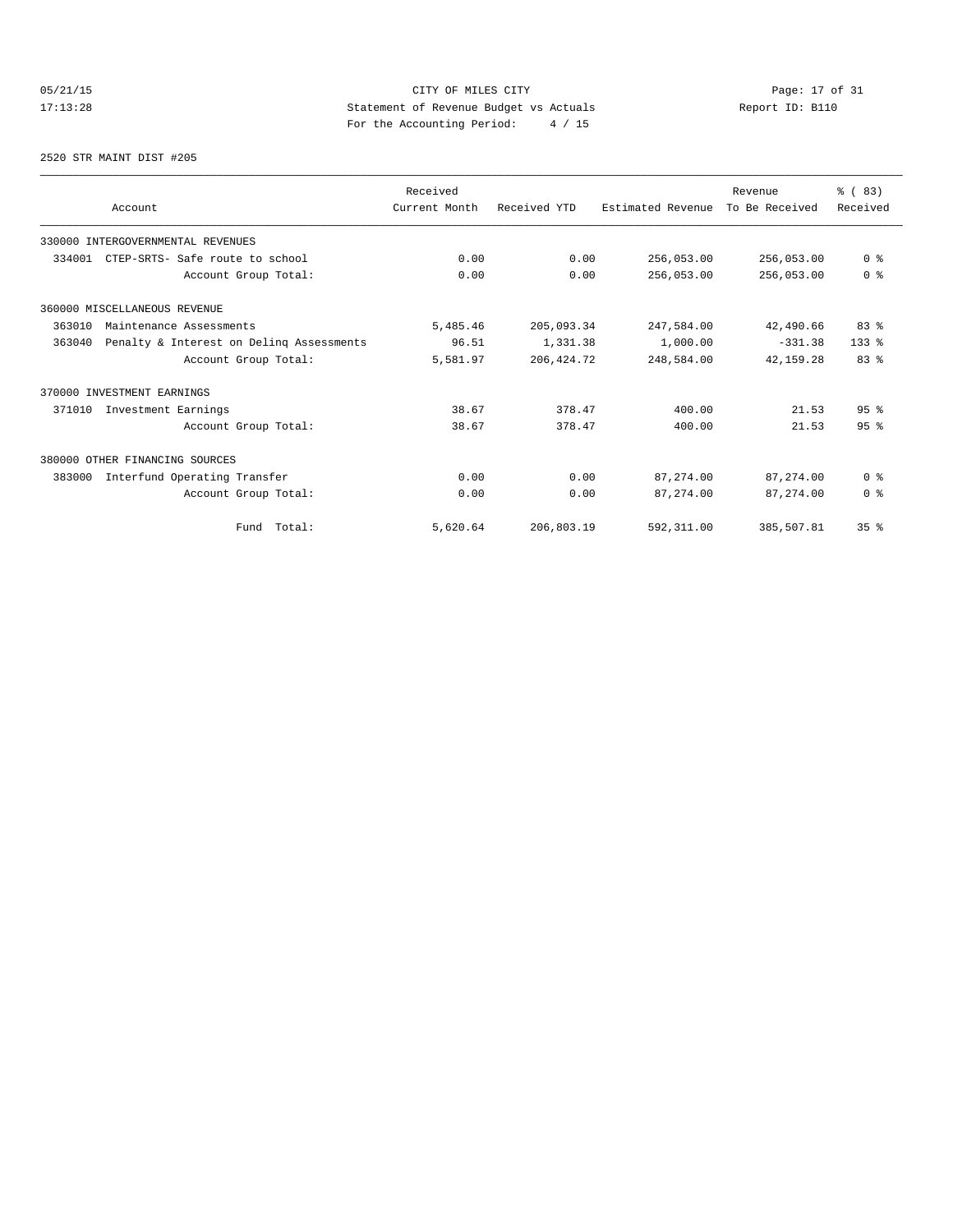## 05/21/15 CITY OF MILES CITY<br>17:13:28 Statement of Revenue Budget vs Actuals<br>17:13:28 Persite Page: 18 of 31<br>For the Pagestary Page: 14 (15 17:13:28 Statement of Revenue Budget vs Actuals Report ID: B110 For the Accounting Period: 4 / 15

2540 STR MAINT DIST#207-(MILESTOWN ESTATES)

|        |                                          | Received      |              |                   | Revenue        | % (83)          |
|--------|------------------------------------------|---------------|--------------|-------------------|----------------|-----------------|
|        | Account                                  | Current Month | Received YTD | Estimated Revenue | To Be Received | Received        |
|        | 360000 MISCELLANEOUS REVENUE             |               |              |                   |                |                 |
| 363010 | Maintenance Assessments                  | 0.00          | 3,636.23     | 4,297.00          | 660.77         | 85%             |
| 363040 | Penalty & Interest on Deling Assessments | 0.00          | 18.82        | 0.00              | $-18.82$       | $***$ $ -$      |
|        | Account Group Total:                     | 0.00          | 3,655.05     | 4,297.00          | 641.95         | 85 <sup>8</sup> |
|        | 370000 INVESTMENT EARNINGS               |               |              |                   |                |                 |
| 371010 | Investment Earnings                      | 0.37          | 3.71         | 0.00              | $-3.71$        | $***$ 8         |
|        | Account Group Total:                     | 0.37          | 3.71         | 0.00              | $-3.71$        | $***$ $\approx$ |
|        | Fund Total:                              | 0.37          | 3,658.76     | 4,297.00          | 638.24         | 85 <sup>8</sup> |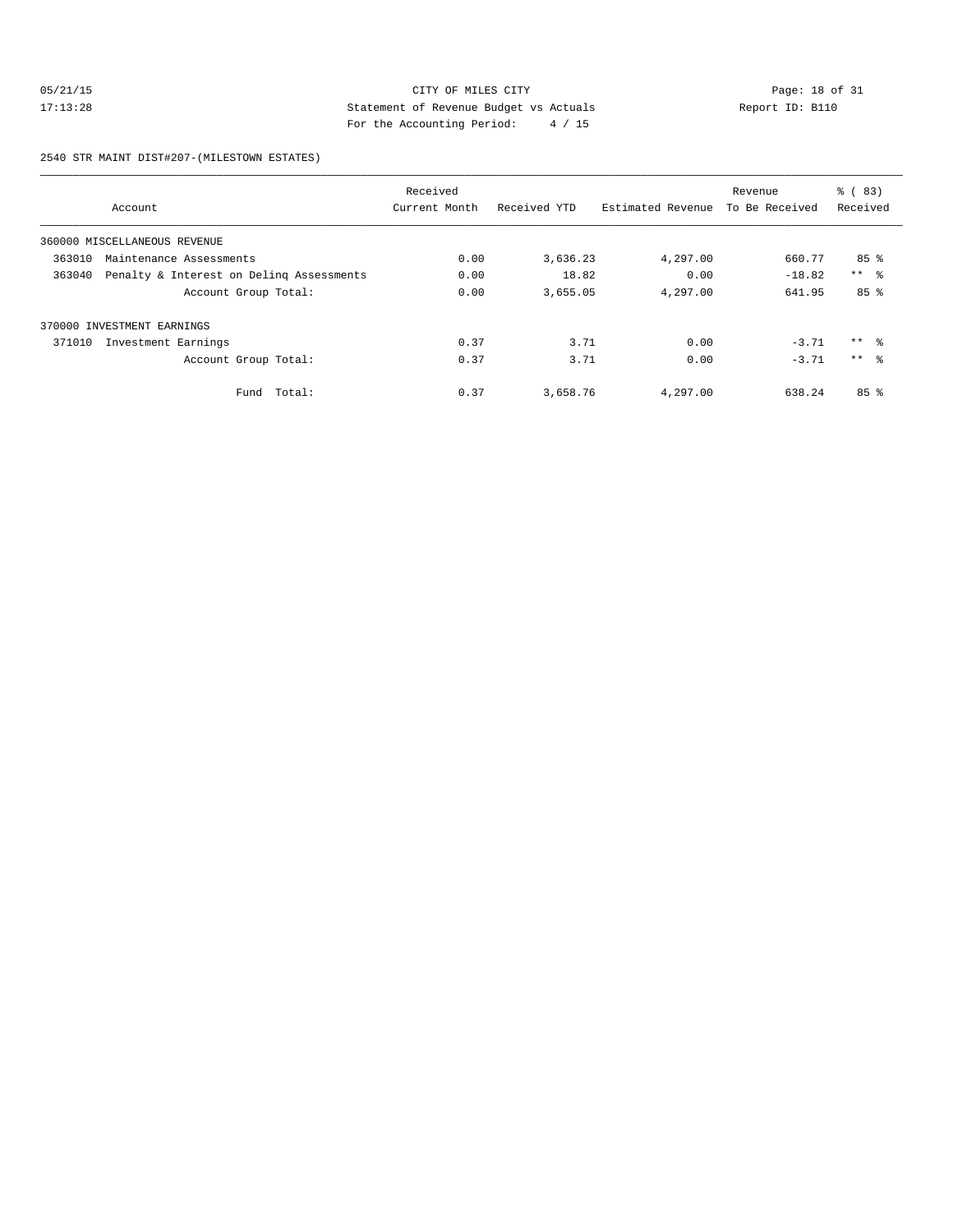# 05/21/15 CITY OF MILES CITY CHE CITY Page: 19 of 31<br>17:13:28 Statement of Revenue Budget vs Actuals Report ID: B110<br>17:13:28 Part the Accounting Partiel (15 17:13:28 Statement of Revenue Budget vs Actuals Report ID: B110 For the Accounting Period: 4 / 15

#### 2701 Fire Grants

|        | Account                      |                      | Received<br>Current Month | Received YTD | Estimated Revenue | Revenue<br>To Be Received | <sub>ර</sub> ි (83)<br>Received |  |
|--------|------------------------------|----------------------|---------------------------|--------------|-------------------|---------------------------|---------------------------------|--|
|        | 360000 MISCELLANEOUS REVENUE |                      |                           |              |                   |                           |                                 |  |
| 362020 | MISC REVENUE                 |                      | 500.00                    | 500.00       | 0.00              | $-500.00$                 | $***$ $\frac{6}{3}$             |  |
| 365040 | DONATIONS-FIRE/AMB           |                      | 0.00                      | 200.00       | 0.00              | $-200.00$                 | $***$ 8                         |  |
|        |                              | Account Group Total: | 500.00                    | 700.00       | 0.00              | $-700.00$                 | ** 응                            |  |
|        |                              | Total:<br>Fund       | 500.00                    | 700.00       | 0.00              | $-700.00$                 | $***$ 8                         |  |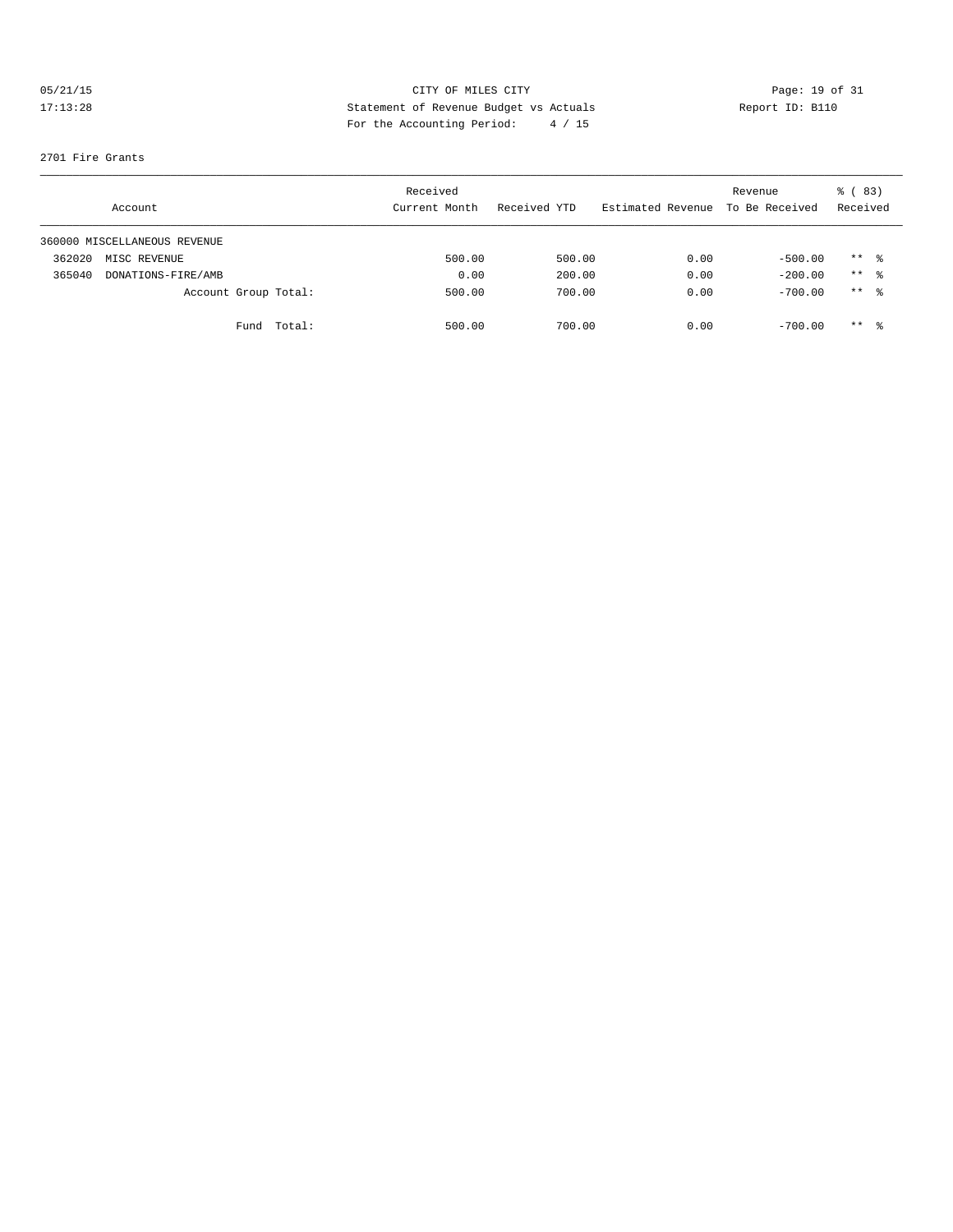# 05/21/15 Page: 20 of 31 17:13:28 Statement of Revenue Budget vs Actuals Report ID: B110 For the Accounting Period: 4 / 15

2820 GAS TAX

| Account                              | Received<br>Current Month | Received YTD | Estimated Revenue | Revenue<br>To Be Received | % (83)<br>Received |
|--------------------------------------|---------------------------|--------------|-------------------|---------------------------|--------------------|
| 330000 INTERGOVERNMENTAL REVENUES    |                           |              |                   |                           |                    |
| Gasoline Tax Apportionment<br>335040 | 15,056.44                 | 150,564.41   | 180,677.00        | 30,112.59                 | 83%                |
| Account Group Total:                 | 15,056.44                 | 150,564.41   | 180,677.00        | 30,112.59                 | 83%                |
| Fund Total:                          | 15,056.44                 | 150,564.41   | 180,677.00        | 30,112.59                 | 83%                |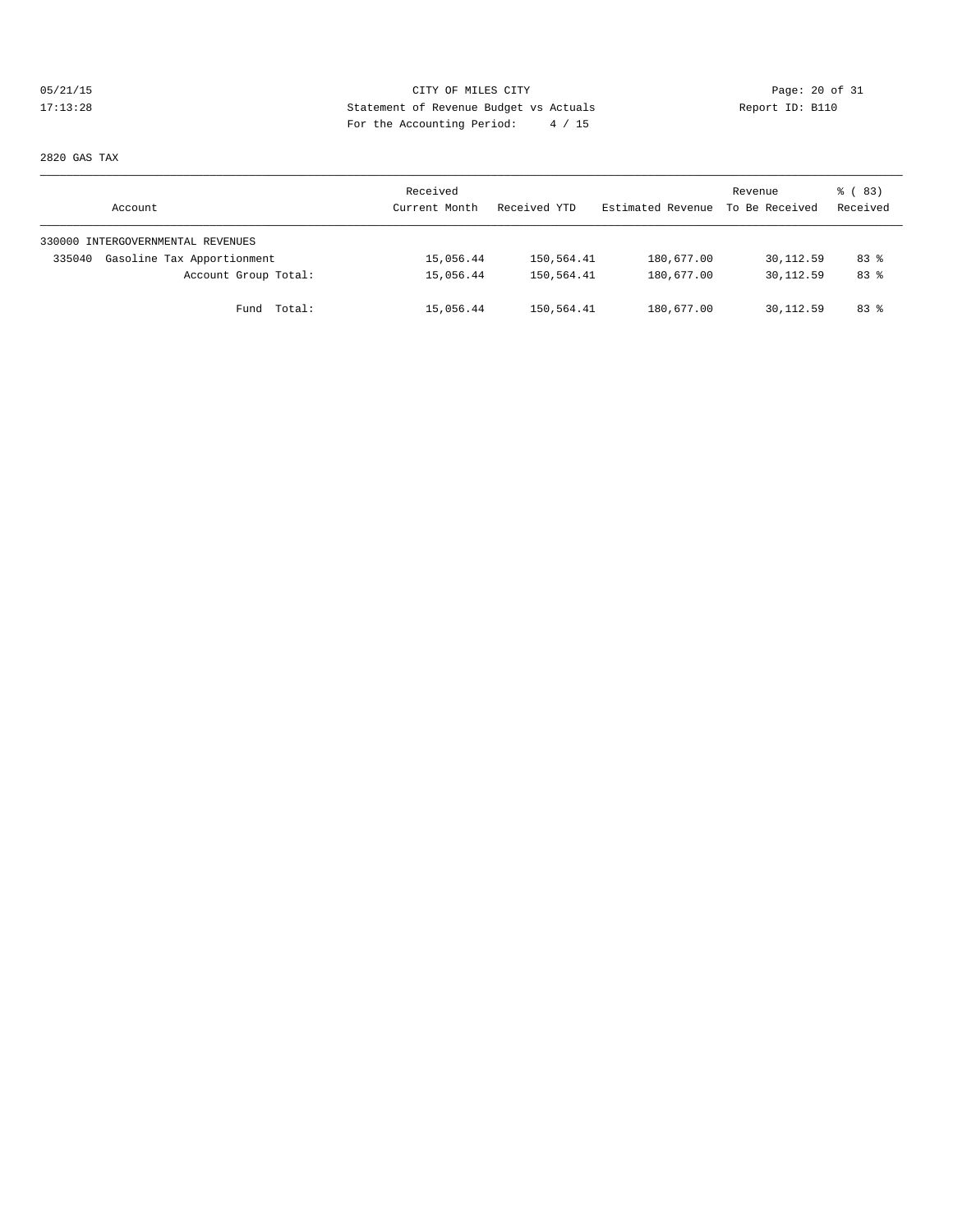## 05/21/15 Page: 21 of 31 17:13:28 Statement of Revenue Budget vs Actuals Report ID: B110 For the Accounting Period: 4 / 15

#### 2850 911 EMERGENCY

|                                   |        | Received      |              |                   | Revenue        | % (83)          |
|-----------------------------------|--------|---------------|--------------|-------------------|----------------|-----------------|
| Account                           |        | Current Month | Received YTD | Estimated Revenue | To Be Received | Received        |
| 330000 INTERGOVERNMENTAL REVENUES |        |               |              |                   |                |                 |
| Basic 911 Funds<br>335080         |        | 0.00          | 47,054.83    | 64,000.00         | 16,945.17      | 74 %            |
| 335081<br>Enhanced 911 Funds      |        | 0.00          | 47,054.83    | 64,000.00         | 16,945.17      | 74 %            |
| 335082<br>911 - WIRELESS FUNDS    |        | 0.00          | 85,595.66    | 77,000.00         | $-8,595.66$    | $111*$          |
| Account Group Total:              |        | 0.00          | 179,705.32   | 205,000.00        | 25, 294.68     | 88 %            |
| 370000 INVESTMENT EARNINGS        |        |               |              |                   |                |                 |
| 371010<br>Investment Earnings     |        | 16.78         | 173.30       | 300.00            | 126.70         | 58 <sup>8</sup> |
| Account Group Total:              |        | 16.78         | 173.30       | 300.00            | 126.70         | 58 %            |
| Fund                              | Total: | 16.78         | 179,878.62   | 205,300.00        | 25, 421.38     | 88 %            |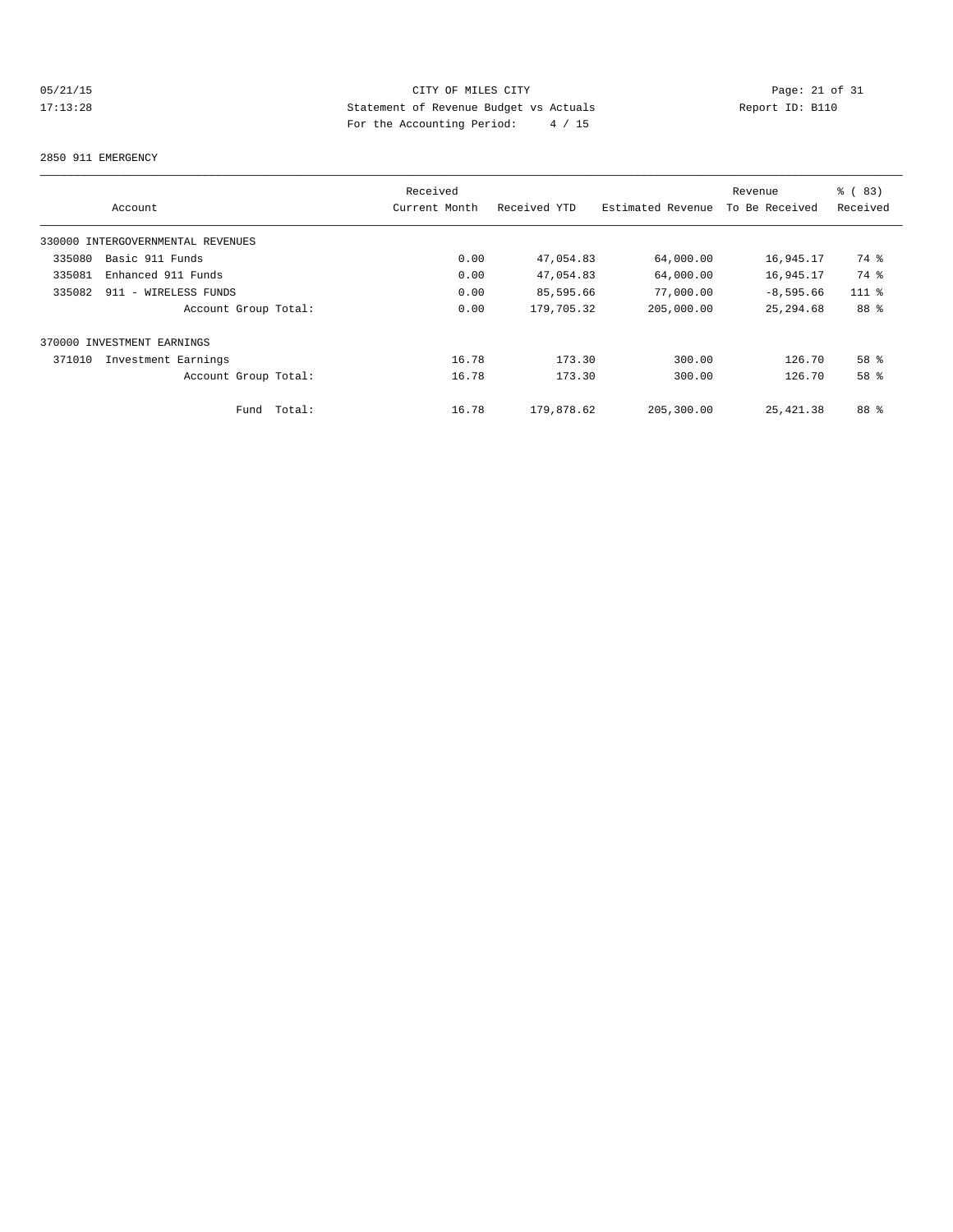# 05/21/15 CITY OF MILES CITY CHE CITY Page: 22 of 31<br>17:13:28 Statement of Revenue Budget vs Actuals Report ID: B110<br>For the Accounting Poriod: 4 / 15 17:13:28 Statement of Revenue Budget vs Actuals Report ID: B110 For the Accounting Period: 4 / 15

#### 2880 LIBRARY GRANTS

|        | Account                           | Received<br>Current Month | Received YTD | Estimated Revenue | Revenue<br>To Be Received | $\frac{8}{6}$ (83)<br>Received |
|--------|-----------------------------------|---------------------------|--------------|-------------------|---------------------------|--------------------------------|
|        | 330000 INTERGOVERNMENTAL REVENUES |                           |              |                   |                           |                                |
| 334100 | Library - State Aid               | 0.00                      | 5,398.69     | 5,398.00          | $-0.69$                   | $100*$                         |
| 334105 | Sagebrush Fed/Coal Sev Tax        | 0.00                      | 6, 159.00    | 6,160.00          | 1.00                      | $100*$                         |
| 334107 | Humanities Montana Grant          | 0.00                      | 0.00         | 2,000.00          | 2,000.00                  | 0 <sup>8</sup>                 |
|        | Account Group Total:              | 0.00                      | 11,557.69    | 13,558.00         | 2,000.31                  | 85 <sup>8</sup>                |
|        | Fund                              | Total:<br>0.00            | 11,557.69    | 13,558.00         | 2,000.31                  | 85 <sup>8</sup>                |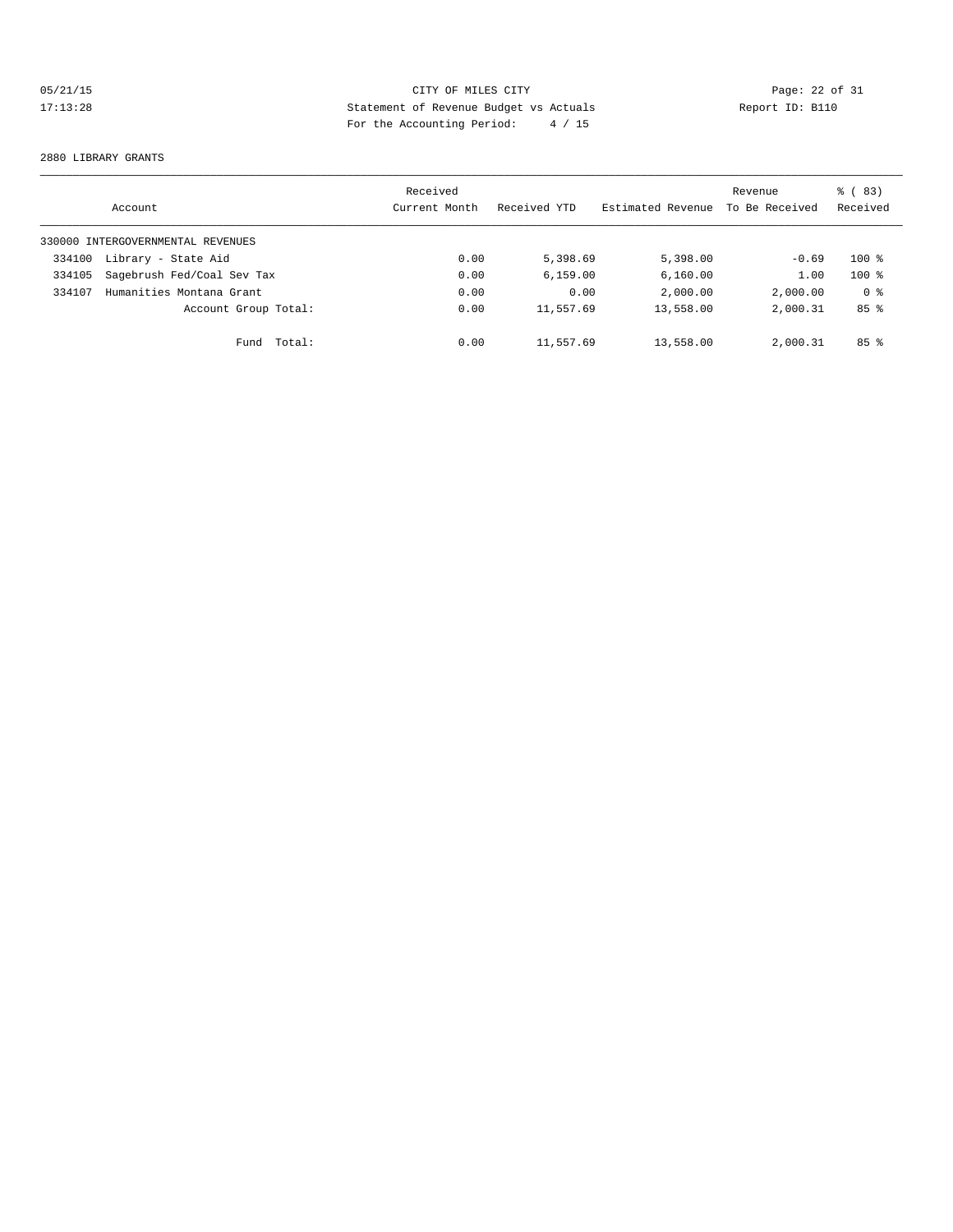# 05/21/15 Page: 23 of 31 17:13:28 Statement of Revenue Budget vs Actuals Report ID: B110 For the Accounting Period: 4 / 15

2935 Historic Preservation

|        |                                   | Received      |              |                   | Revenue        | % (83)            |
|--------|-----------------------------------|---------------|--------------|-------------------|----------------|-------------------|
|        | Account                           | Current Month | Received YTD | Estimated Revenue | To Be Received | Received          |
|        | 330000 INTERGOVERNMENTAL REVENUES |               |              |                   |                |                   |
| 331171 | HP-CDBG-ED Grant                  | 0.00          | 9,463.75     | 7,500.00          | $-1,963.75$    | $126$ %           |
| 331172 | Montana Main St Grant             | 0.00          | 10,000.00    | 8,216.00          | $-1,784.00$    | $122$ %           |
| 334000 | State Grants                      | 0.00          | 5,225.00     | 5,225.00          | 0.00           | $100*$            |
|        | Account Group Total:              | 0.00          | 24,688.75    | 20,941.00         | $-3,747.75$    | $118*$            |
|        | 340000 Charges for Services       |               |              |                   |                |                   |
| 346080 | Preservation Service Fees         | 0.00          | 0.00         | 1,200.00          | 1,200.00       | 0 <sup>8</sup>    |
|        | Account Group Total:              | 0.00          | 0.00         | 1,200.00          | 1,200.00       | 0 <sup>8</sup>    |
|        | 360000 MISCELLANEOUS REVENUE      |               |              |                   |                |                   |
| 365000 | Contributions and Donations       | 0.00          | 1,000.00     | 0.00              | $-1,000.00$    | $\star\star$<br>း |
|        | Account Group Total:              | 0.00          | 1,000.00     | 0.00              | $-1,000.00$    | $***$ $\approx$   |
|        | 380000 OTHER FINANCING SOURCES    |               |              |                   |                |                   |
| 383000 | Interfund Operating Transfer      | 0.00          | 3,457.00     | 3,457.00          | 0.00           | $100*$            |
|        | Account Group Total:              | 0.00          | 3,457.00     | 3,457.00          | 0.00           | $100*$            |
|        | Fund Total:                       | 0.00          | 29, 145. 75  | 25,598.00         | $-3,547.75$    | $114*$            |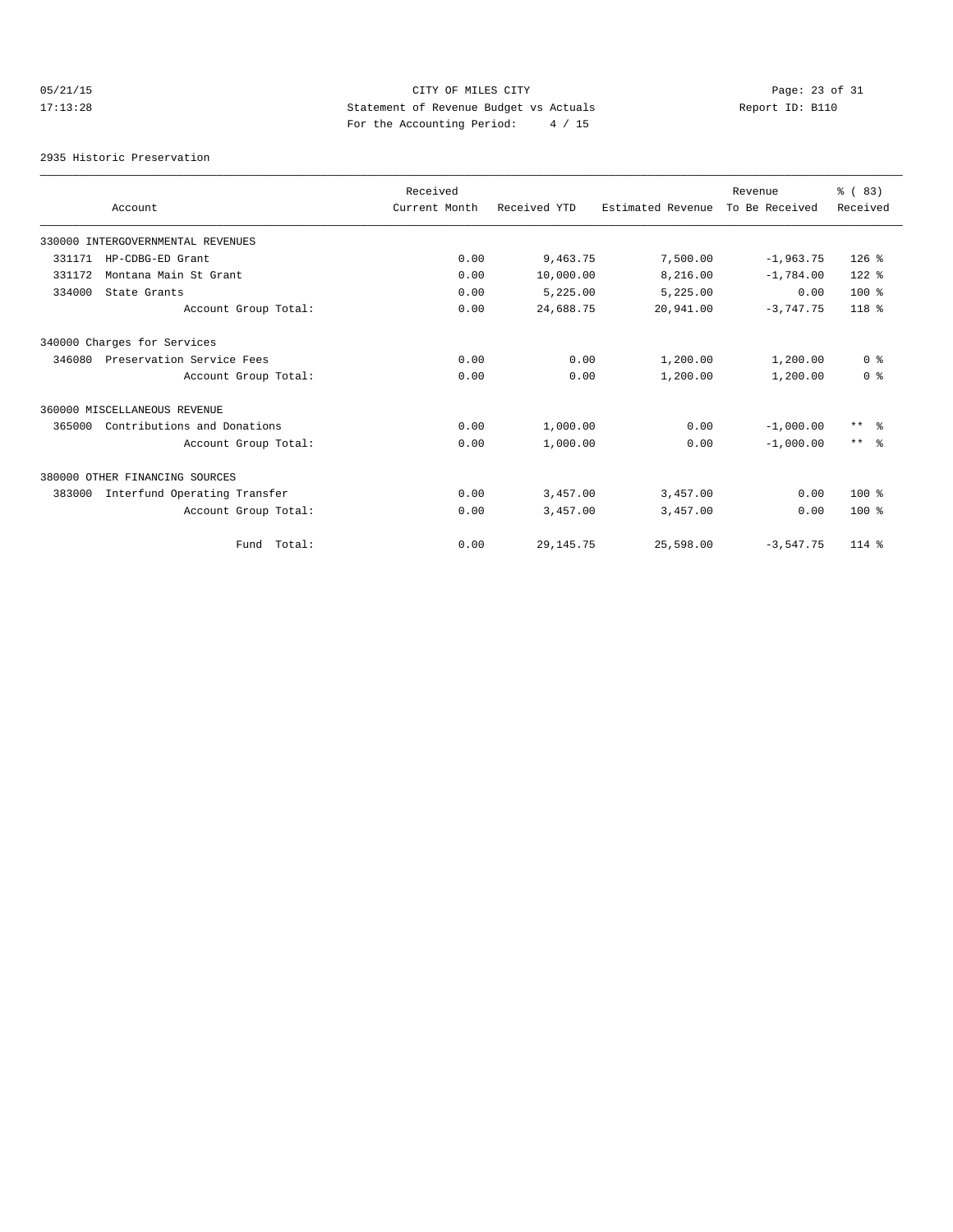## 05/21/15 Page: 24 of 31 17:13:28 Statement of Revenue Budget vs Actuals Report ID: B110 For the Accounting Period: 4 / 15

2985 RETIRED SENIOR VOLUNTEER PROG (RSVP)

|        |                                   | Received      |              |                   | Revenue        | % (83)          |
|--------|-----------------------------------|---------------|--------------|-------------------|----------------|-----------------|
|        | Account                           | Current Month | Received YTD | Estimated Revenue | To Be Received | Received        |
|        | 330000 INTERGOVERNMENTAL REVENUES |               |              |                   |                |                 |
| 331165 | RSVP FEDERAL GRANTS-Custer        | 0.00          | 42,508.48    | 60,728.00         | 18,219.52      | 70 %            |
| 331166 | RSVP-Fallon                       | 2,338.95      | 8,459.33     | 23,184.00         | 14,724.67      | 36%             |
|        | Account Group Total:              | 2,338.95      | 50,967.81    | 83,912.00         | 32,944.19      | 61 %            |
|        | 360000 MISCELLANEOUS REVENUE      |               |              |                   |                |                 |
| 362020 | MISC REVENUE                      | 3,047.00      | 14,099.06    | 19,000.00         | 4,900.94       | 74 %            |
| 362021 | Misc. Rev- Fallon                 | 0.00          | 1,455.00     | 2,000.00          | 545.00         | 73 %            |
| 365000 | Contributions and Donations       | 100.00        | 3,738.47     | 0.00              | $-3,738.47$    | $***$ $ -$      |
|        | Account Group Total:              | 3,147.00      | 19,292.53    | 21,000.00         | 1,707.47       | $92$ $%$        |
|        | 370000 INVESTMENT EARNINGS        |               |              |                   |                |                 |
| 371010 | Investment Earnings               | 2.32          | 20.21        | 0.00              | $-20.21$       | $***$ $ -$      |
|        | Account Group Total:              | 2.32          | 20.21        | 0.00              | $-20.21$       | $***$ $\approx$ |
|        | Fund Total:                       | 5,488.27      | 70,280.55    | 104,912.00        | 34,631.45      | 67 <sup>8</sup> |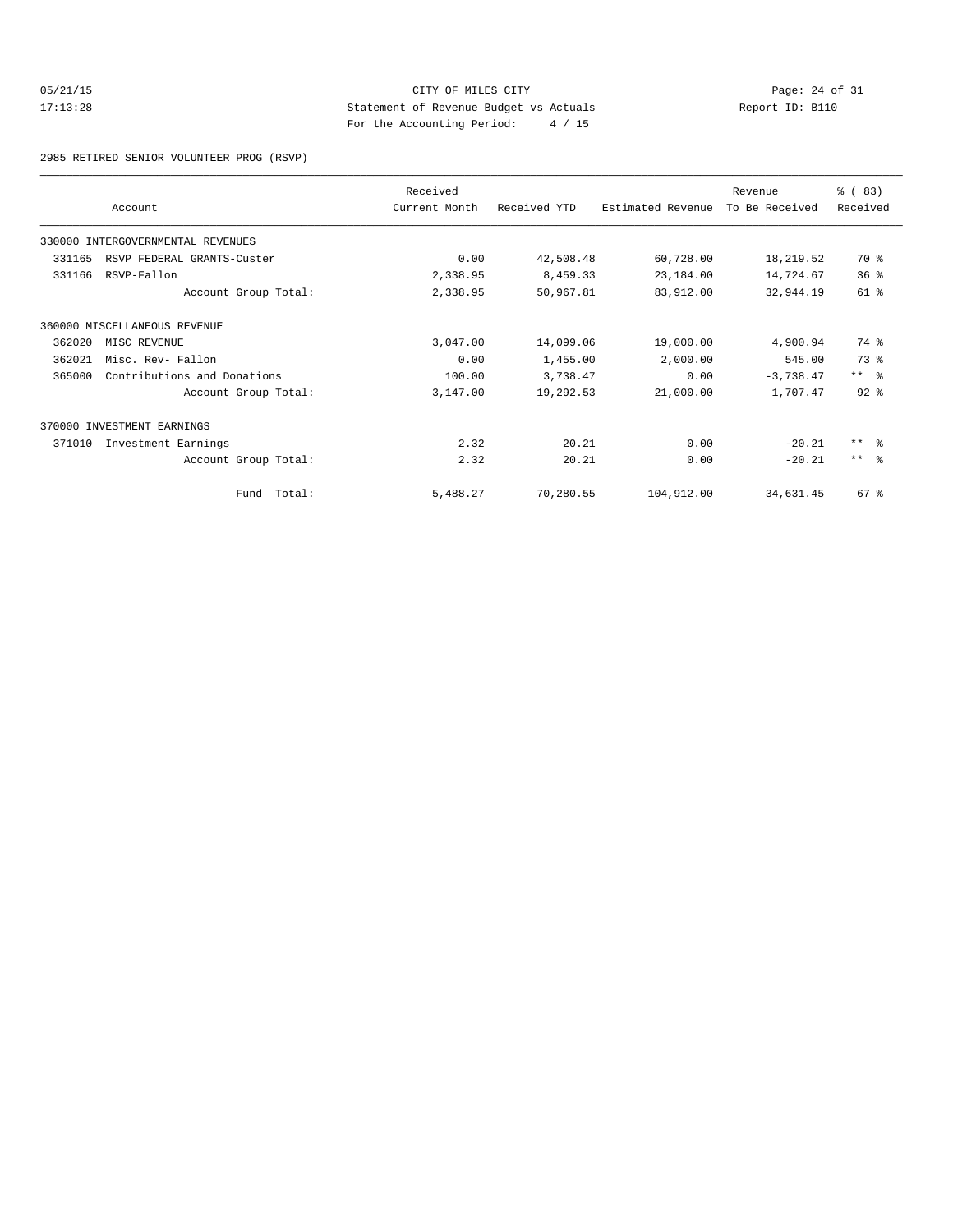## 05/21/15 Page: 25 of 31 17:13:28 Statement of Revenue Budget vs Actuals Report ID: B110 For the Accounting Period: 4 / 15

4000 General Fund Capitol Improvement Fund

|        | Account                    |             | Received<br>Current Month |       | Received YTD |        |      | Revenue<br>Estimated Revenue To Be Received |           | % (83)<br>Received  |  |
|--------|----------------------------|-------------|---------------------------|-------|--------------|--------|------|---------------------------------------------|-----------|---------------------|--|
|        | 370000 INVESTMENT EARNINGS |             |                           |       |              |        |      |                                             |           |                     |  |
| 371010 | Investment Earnings        |             |                           | 15.75 |              | 170.95 | 0.00 |                                             | $-170.95$ | $***$ $\frac{6}{3}$ |  |
|        | Account Group Total:       |             |                           | 15.75 |              | 170.95 | 0.00 |                                             | $-170.95$ | $***$ $\frac{6}{3}$ |  |
|        |                            | Fund Total: |                           | 15.75 |              | 170.95 | 0.00 |                                             | $-170.95$ | $***$ %             |  |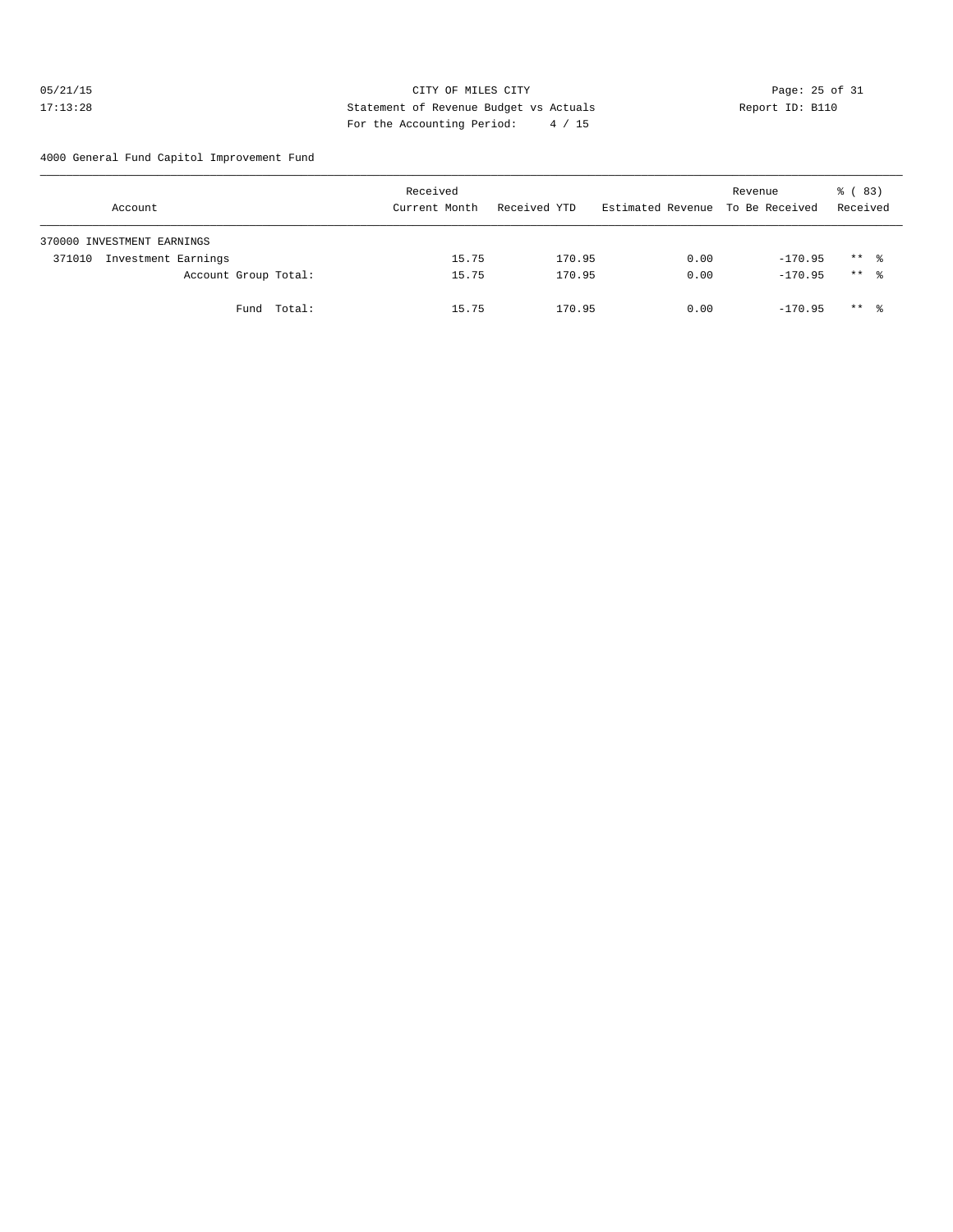## 05/21/15 Page: 26 of 31 17:13:28 Statement of Revenue Budget vs Actuals Report ID: B110 For the Accounting Period: 4 / 15

4060 CAPITAL IMPROV-PUBLIC WORKS

|        |                                            | Received      |              |                   |                           |                    |
|--------|--------------------------------------------|---------------|--------------|-------------------|---------------------------|--------------------|
|        | Account                                    | Current Month | Received YTD | Estimated Revenue | Revenue<br>To Be Received | % (83)<br>Received |
|        | 320000 LICENSES AND PERMITS                |               |              |                   |                           |                    |
| 323040 | Other Miscellaneous Permits                | 850.00        | 3,897.25     | 3,000.00          | $-897.25$                 | $130*$             |
|        | Account Group Total:                       | 850.00        | 3,897.25     | 3,000.00          | $-897.25$                 | $130*$             |
|        | 340000 Charges for Services                |               |              |                   |                           |                    |
|        | 343012 Street & Roadway Labor/Equip Rental | 0.00          | 166.10       | 0.00              | $-166.10$                 | $***$ $\approx$    |
| 343014 | Street Cleaning                            | 0.00          | 0.00         | 8,490.00          | 8,490.00                  | 0 <sup>8</sup>     |
| 343016 | Prkg Vio/Off Str-Impnd Fees                | 0.00          | 472.00       | 500.00            | 28.00                     | $94$ $%$           |
| 343018 | Sale of Street & Roadway Materials         | 0.00          | 0.00         | 1,000.00          | 1,000.00                  | 0 <sup>8</sup>     |
|        | Account Group Total:                       | 0.00          | 638.10       | 9,990.00          | 9,351.90                  | 6 %                |
|        | 360000 MISCELLANEOUS REVENUE               |               |              |                   |                           |                    |
| 367000 | Sale of Junk or Salvage                    | 0.00          | 163.20       | 0.00              | $-163.20$                 | $***$ $\approx$    |
|        | Account Group Total:                       | 0.00          | 163.20       | 0.00              | $-163.20$                 | $***$ $ -$         |
|        | 370000 INVESTMENT EARNINGS                 |               |              |                   |                           |                    |
|        | 371010 Investment Earnings                 | 27.45         | 153.83       | 0.00              | $-153.83$                 | $***$ $%$          |
|        | Account Group Total:                       | 27.45         | 153.83       | 0.00              | $-153.83$                 | $***$ $%$          |
|        | 380000 OTHER FINANCING SOURCES             |               |              |                   |                           |                    |
| 383000 | Interfund Operating Transfer               | 0.00          | 208,570.00   | 204,000.00        | $-4,570.00$               | $102$ %            |
|        | Account Group Total:                       | 0.00          | 208,570.00   | 204,000.00        | $-4,570.00$               | $102*$             |
|        | Fund Total:                                | 877.45        | 213, 422.38  | 216,990.00        | 3,567.62                  | 98 %               |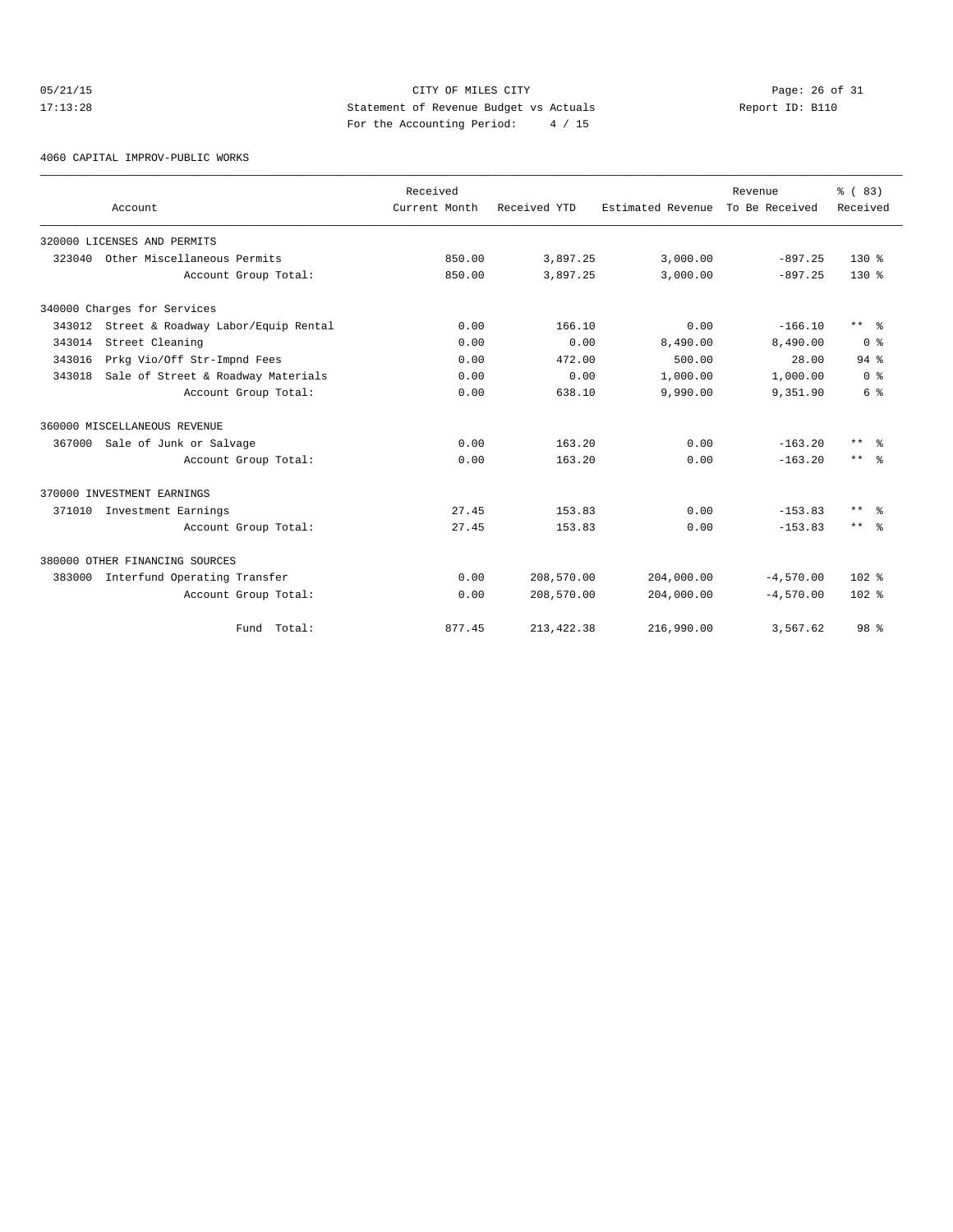# 05/21/15 Page: 27 of 31 17:13:28 Statement of Revenue Budget vs Actuals Report ID: B110 For the Accounting Period: 4 / 15

### 5210 WATER UTILITY

|        | Account                                     | Received<br>Current Month | Received YTD | Estimated Revenue | Revenue<br>To Be Received | % (83)<br>Received   |
|--------|---------------------------------------------|---------------------------|--------------|-------------------|---------------------------|----------------------|
|        | 330000 INTERGOVERNMENTAL REVENUES           |                           |              |                   |                           |                      |
|        | 331041 Economic Development Act-Water Study | 0.00                      | 0.00         | 25,000.00         | 25,000.00                 | 0 <sup>8</sup>       |
|        | Account Group Total:                        | 0.00                      | 0.00         | 25,000.00         | 25,000.00                 | 0 <sup>8</sup>       |
|        | 340000 Charges for Services                 |                           |              |                   |                           |                      |
|        | 343021 Metered Water Sales                  | 137,368.60                | 1,567,885.41 | 1,950,000.00      | 382,114.59                | $80*$                |
| 343022 | Unmetered Water Sales/Chrgoffs              | 205.23                    | 1,525.00     | 1,800.00          | 275.00                    | 85%                  |
| 343023 | Bulk Water Sales                            | 294.49                    | 4,260.74     | 5.000.00          | 739.26                    | 85 <sup>8</sup>      |
| 343024 | Sales of Water Materials & Supplies         | 0.00                      | 20.00        | 0.00              | $-20.00$                  | $***$ $ -$           |
| 343025 | Hookup Fee                                  | 4,200.00                  | 12,420.00    | 12,000.00         | $-420.00$                 | $104$ %              |
| 343026 | Water Install/Tap Chrgs/Labor               | 450.00                    | 5, 471.15    | 3,000.00          | $-2.471.15$               | 182 %                |
| 343027 | Chg for Wtr Dept. Serv                      | 445.00                    | 8,660.00     | 500.00            | $-8, 160.00$              | $***$ $_{8}$         |
| 343029 | Curb Stop Replacement Fee                   | 3,595.00                  | 36,184.00    | 41,880.00         | 5,696.00                  | 86 %                 |
| 343039 | Custer Co w/s District (Water Study)        | 0.00                      | 0.00         | 7,500.00          | 7,500.00                  | 0 <sup>8</sup>       |
|        | Account Group Total:                        | 146,558.32                | 1,636,426.30 | 2,021,680.00      | 385, 253. 70              | $81$ %               |
|        | 360000 MISCELLANEOUS REVENUE                |                           |              |                   |                           |                      |
| 362020 | MISC REVENUE                                | 0.00                      | 3, 341, 89   | 7,500.00          | 4,158.11                  | 45%                  |
| 362040 | \$2.00 State Assessment Fee                 | 0.00                      | 72.00        | 0.00              | $-72.00$                  | $***$ $ \frac{6}{9}$ |
|        | Account Group Total:                        | 0.00                      | 3,413.89     | 7,500.00          | 4,086.11                  | $46*$                |
|        | 370000 INVESTMENT EARNINGS                  |                           |              |                   |                           |                      |
| 371010 | Investment Earnings                         | 612.07                    | 6,047.65     | 2,000.00          | $-4,047.65$               | $302$ $%$            |
|        | Account Group Total:                        | 612.07                    | 6,047.65     | 2,000.00          | $-4,047.65$               | $302$ $%$            |
|        | Fund Total:                                 | 147,170.39                | 1,645,887.84 | 2,056,180.00      | 410,292.16                | $80*$                |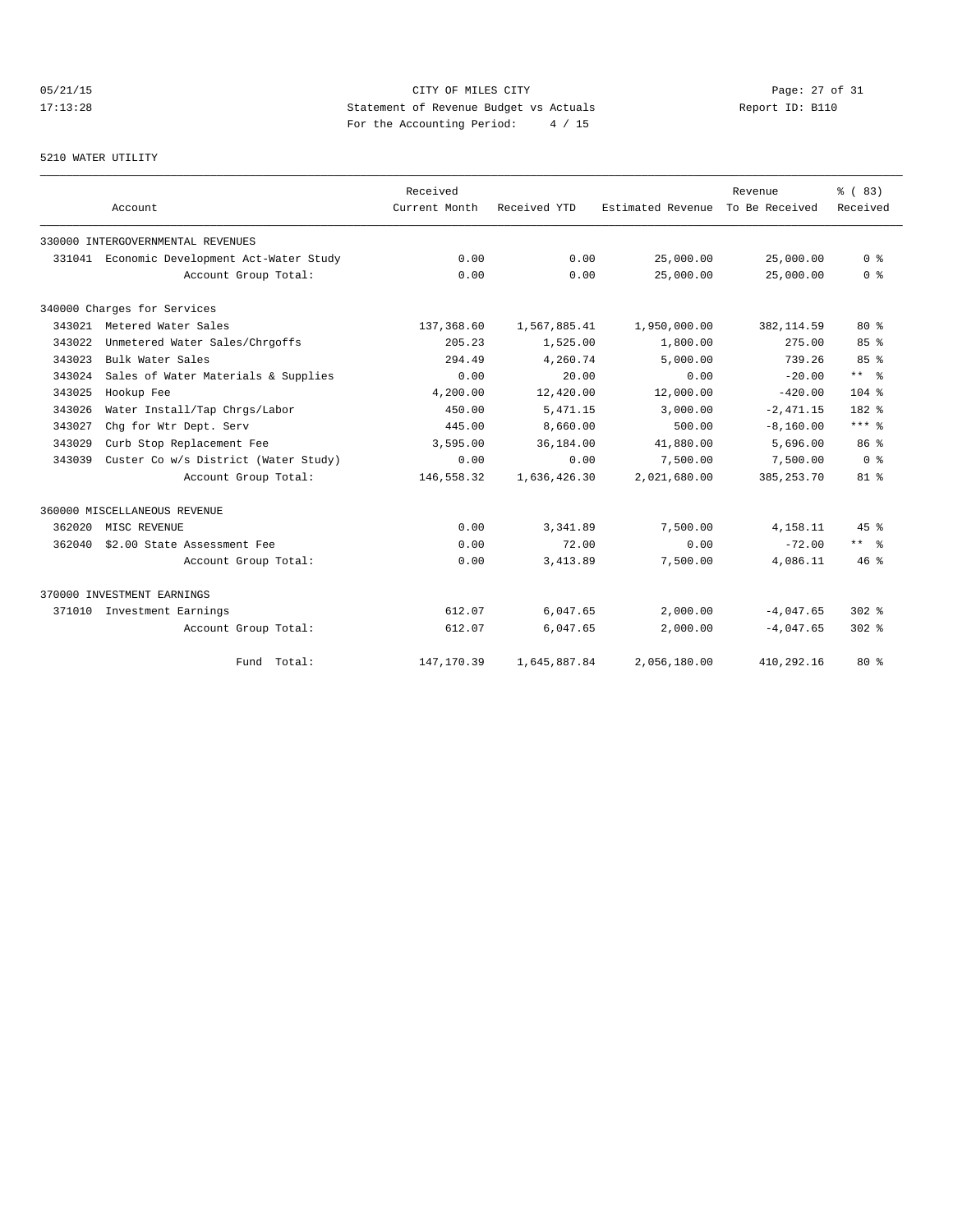# 05/21/15 Page: 28 of 31 17:13:28 Statement of Revenue Budget vs Actuals Report ID: B110<br>Report ID: B110 For the Accounting Period: 4 / 15

## 5310 SEWER UTILITY

|        |                                           | Received      |              |                   | Revenue        | % (83)          |
|--------|-------------------------------------------|---------------|--------------|-------------------|----------------|-----------------|
|        | Account                                   | Current Month | Received YTD | Estimated Revenue | To Be Received | Received        |
|        | 330000 INTERGOVERNMENTAL REVENUES         |               |              |                   |                |                 |
| 331041 | Economic Development Act-Water Study      | 0.00          | 0.00         | 25,000.00         | 25,000.00      | 0 <sup>8</sup>  |
| 334120 | TSEP Grant                                | 0.00          | 0.00         | 500,000.00        | 500,000.00     | 0 %             |
| 334121 | DNRC GRANTS                               | 0.00          | 0.00         | 100,000.00        | 100,000.00     | 0 <sub>8</sub>  |
| 334122 | Renewable Resource Grant                  | 0.00          | 0.00         | 100,000.00        | 100,000.00     | 0 <sup>8</sup>  |
|        | Account Group Total:                      | 0.00          | 0.00         | 725,000.00        | 725,000.00     | 0 %             |
|        | 340000 Charges for Services               |               |              |                   |                |                 |
| 341075 | Serv/Cnty-Interlocal Agmt                 | 0.00          | 765.00       | 1,530.00          | 765.00         | $50*$           |
| 343031 | Sewer Service Charges                     | 91,600.68     | 910,286.90   | 1,086,644.00      | 176, 357.10    | 84%             |
| 343032 | Sewer Installation Charges/Chrgoffs       | 205.23        | 1,499.48     | 1,200.00          | $-299.48$      | $125$ %         |
| 343033 | Hookup Fee                                | 960.00        | 5,670.00     | 6,000.00          | 330.00         | 95 <sup>8</sup> |
| 343034 | Treatment Facilities Fees                 | 245.00        | 1,880.00     | 3,000.00          | 1,120.00       | 63%             |
| 343036 | Miscellaneous Sewer Revenue (Labor)       | 180.00        | 6,026.35     | 1,000.00          | $-5,026.35$    | 603 %           |
| 343037 | Baker Road Etc.                           | 672.20        | 7,426.66     | 8,200.00          | 773.34         | 91 <sup>°</sup> |
| 343038 | RURAL SWR DIST #1                         | 0.00          | 11,500.00    | 23,000.00         | 11,500.00      | 50%             |
| 343039 | Custer Co w/s District (Water Study)      | 0.00          | 0.00         | 7,500.00          | 7,500.00       | 0 <sup>8</sup>  |
|        | Account Group Total:                      | 93,863.11     | 945,054.39   | 1,138,074.00      | 193,019.61     | 83%             |
|        | 360000 MISCELLANEOUS REVENUE              |               |              |                   |                |                 |
| 361010 | Land Rental                               | 0.00          | 2,575.90     | 2,576.00          | 0.10           | $100*$          |
| 362020 | MISC REVENUE                              | 0.00          | 76.68        | 7,500.00          | 7,423.32       | 1 <sup>8</sup>  |
|        | Account Group Total:                      | 0.00          | 2,652.58     | 10,076.00         | 7,423.42       | $26$ %          |
|        | 370000 INVESTMENT EARNINGS                |               |              |                   |                |                 |
|        | 371010 Investment Earnings                | 126.44        | 1,337.19     | 1,000.00          | $-337.19$      | $134*$          |
|        | Account Group Total:                      | 126.44        | 1,337.19     | 1,000.00          | $-337.19$      | $134*$          |
|        | 380000 OTHER FINANCING SOURCES            |               |              |                   |                |                 |
|        | 381070 Proceeds from Notes/Loans/Intercap | 0.00          | 0.00         | 6,000,000.00      | 6,000,000.00   | 0 <sup>8</sup>  |
|        | Account Group Total:                      | 0.00          | 0.00         | 6,000,000.00      | 6,000,000.00   | 0 <sup>8</sup>  |
|        | Fund Total:                               | 93,989.55     | 949,044.16   | 7,874,150.00      | 6,925,105.84   | $12*$           |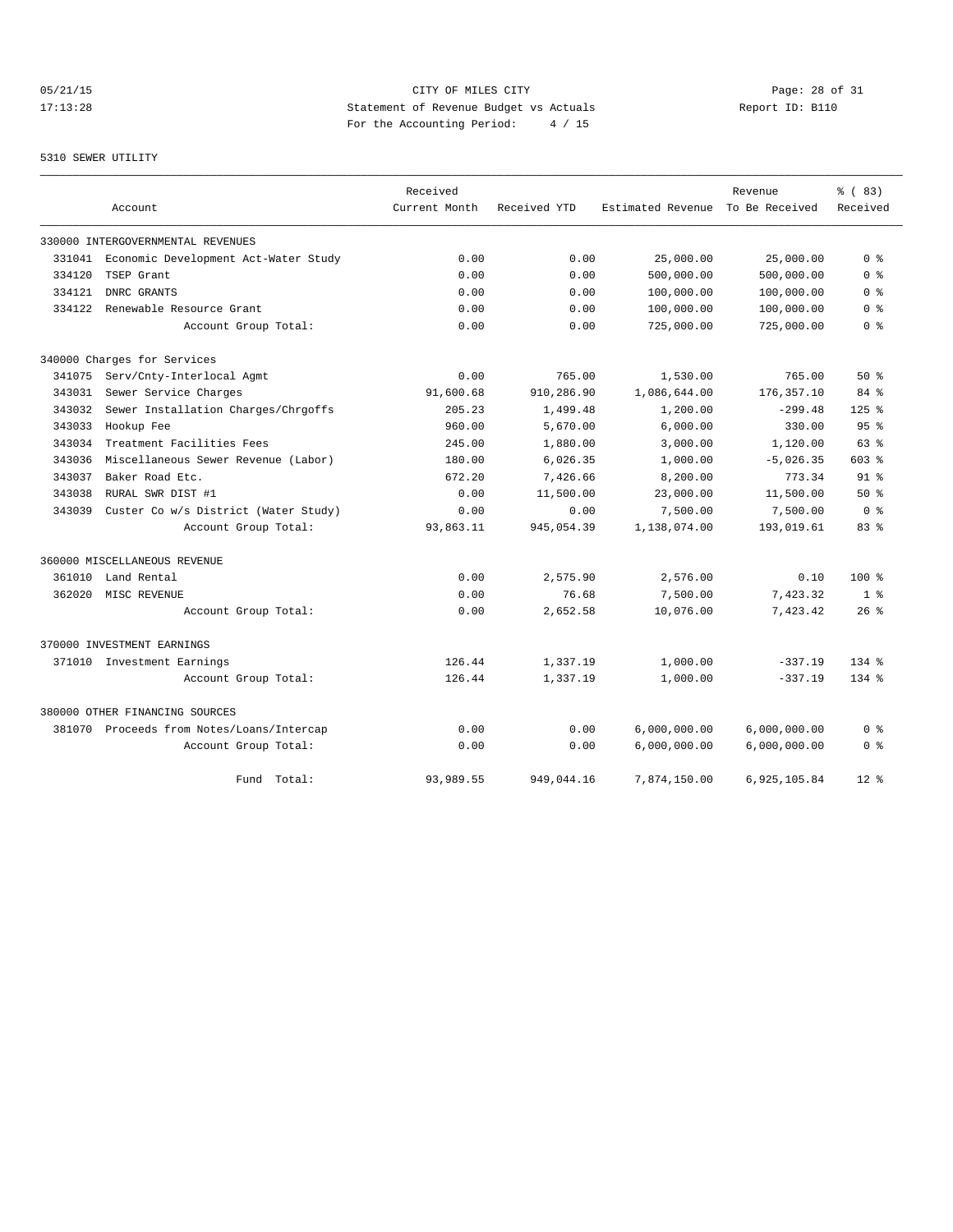# 05/21/15 CITY OF MILES CITY CHE CITY Page: 29 of 31<br>17:13:28 Statement of Revenue Budget vs Actuals Report ID: B110<br>For the Accounting Posite (19) of 15 17:13:28 Statement of Revenue Budget vs Actuals Report ID: B110 For the Accounting Period: 4 / 15

#### 5510 AMBULANCE FUND

|              |                                        | Received      |              |                   | Revenue        | % (83)          |
|--------------|----------------------------------------|---------------|--------------|-------------------|----------------|-----------------|
|              | Account                                | Current Month | Received YTD | Estimated Revenue | To Be Received | Received        |
| 310000 TAXES |                                        |               |              |                   |                |                 |
| 311010       | Real Property Taxes                    | 70.08         | 4,289.85     | 6,500.00          | 2,210.15       | 66 %            |
| 311020       | Personal Property Taxes                | 1.06          | 20.39        | 650.00            | 629.61         | 3%              |
| 312000       | Penalty & Interest on Delinquent Taxes | 1.43          | 16.50        | 30.00             | 13.50          | 55%             |
|              | Account Group Total:                   | 72.57         | 4,326.74     | 7,180.00          | 2,853.26       | 60 %            |
|              | 340000 Charges for Services            |               |              |                   |                |                 |
| 341075       | Serv/Cnty-Interlocal Agmt              | 0.00          | 18,550.00    | 27,000.00         | 8,450.00       | 69 %            |
| 342026       | Ambulance Charges                      | 0.00          | 696,892.29   | 784,636.00        | 87.743.71      | 89 %            |
| 342027       | Ambulance Standby                      | 0.00          | 4,730.00     | 5,000.00          | 270.00         | 95 <sup>8</sup> |
|              | Account Group Total:                   | 0.00          | 720, 172.29  | 816,636.00        | 96, 463. 71    | 88 %            |
|              | 360000 MISCELLANEOUS REVENUE           |               |              |                   |                |                 |
| 362020       | MISC REVENUE                           | 239.05        | 25, 151.75   | 24,712.70         | $-439.05$      | $102$ %         |
| 366010       | Misc- From Charge off Accts            | 226.19        | 8,731.58     | 500.00            | $-8, 231.58$   | $***$ $%$       |
|              | Account Group Total:                   | 465.24        | 33,883.33    | 25, 212.70        | $-8.670.63$    | $134$ $%$       |
|              | Fund Total:                            | 537.81        | 758,382.36   | 849,028.70        | 90,646.34      | $89*$           |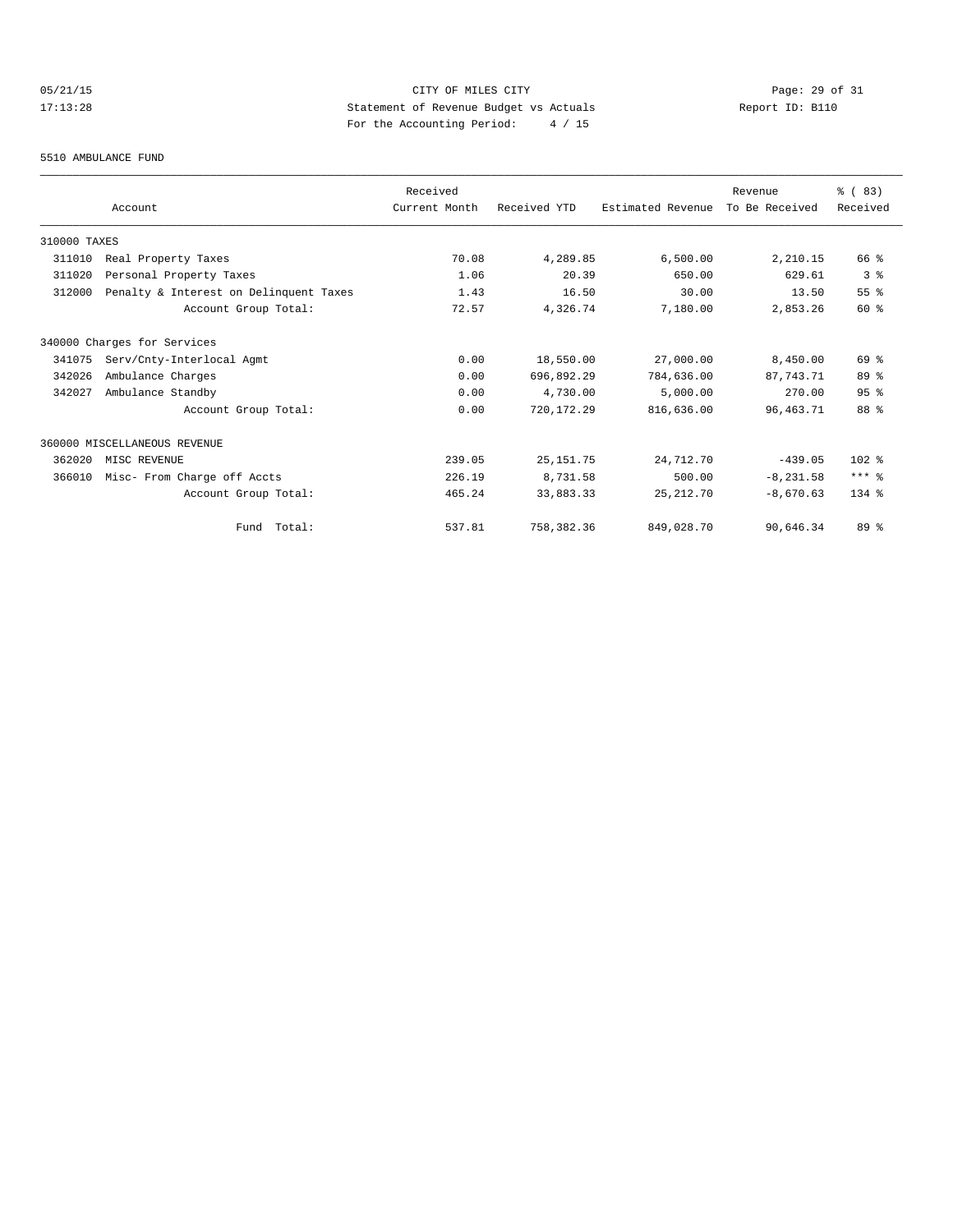# 05/21/15 Page: 30 of 31 17:13:28 Statement of Revenue Budget vs Actuals Report ID: B110 For the Accounting Period: 4 / 15

5610 AIRPORT OPERATING

|              |                                        | Received      |              |                   | Revenue        | % (83)          |
|--------------|----------------------------------------|---------------|--------------|-------------------|----------------|-----------------|
|              | Account                                | Current Month | Received YTD | Estimated Revenue | To Be Received | Received        |
| 310000 TAXES |                                        |               |              |                   |                |                 |
| 311010       | Real Property Taxes                    | 105.13        | 6,434.77     | 9,000.00          | 2,565.23       | 71.8            |
| 311020       | Personal Property Taxes                | 1.59          | 30.58        | 1,400.00          | 1,369.42       | 2 <sup>8</sup>  |
| 312000       | Penalty & Interest on Delinquent Taxes | 2.14          | 24.76        | 50.00             | 25.24          | $50*$           |
|              | Account Group Total:                   | 108.86        | 6,490.11     | 10,450.00         | 3,959.89       | $62$ $%$        |
|              | 330000 INTERGOVERNMENTAL REVENUES      |               |              |                   |                |                 |
| 331129       | Federal Aeronautics Admin Grant        | 0.00          | 124,163.00   | 0.00              | $-124, 163.00$ | $***$ $\approx$ |
|              | Account Group Total:                   | 0.00          | 124,163.00   | 0.00              | $-124, 163.00$ | $***$ $ -$      |
|              | 340000 Charges for Services            |               |              |                   |                |                 |
| 341075       | Serv/Cnty-Interlocal Agmt              | 0.00          | 12,426.00    | 22,000.00         | 9,574.00       | 56%             |
| 343061       | Landing Fees                           | 199.50        | 1,316.66     | 2,500.00          | 1,183.34       | 53%             |
| 343062       | Aviation Fuel                          | 23, 288.94    | 310, 134.63  | 530,000.00        | 219,865.37     | 59 %            |
| 343064       | Hangar Rent                            | 4,333.73      | 41,711.59    | 41,300.00         | $-411.59$      | $101*$          |
| 343065       | Building Rentals                       | 1,043.61      | 14, 139. 16  | 34,000.00         | 19,860.84      | $42*$           |
| 343067       | Other - Miscellaneous                  | 0.00          | 0.00         | 5,000.00          | 5,000.00       | 0 <sup>8</sup>  |
|              | Account Group Total:                   | 28,865.78     | 379,728.04   | 634,800.00        | 255,071.96     | 60 %            |
|              | 360000 MISCELLANEOUS REVENUE           |               |              |                   |                |                 |
| 361010       | Land Rental                            | 1,552.41      | 17,698.50    | 19,000.00         | 1,301.50       | 93 <sup>8</sup> |
| 362020       | MISC REVENUE                           | 230.00        | 4,915.29     | 11,000.00         | 6,084.71       | 45%             |
|              | Account Group Total:                   | 1,782.41      | 22,613.79    | 30,000.00         | 7,386.21       | 75 %            |
|              | 370000 INVESTMENT EARNINGS             |               |              |                   |                |                 |
|              | 371010 Investment Earnings             | 2.52          | 39.78        | 200.00            | 160.22         | $20*$           |
|              | Account Group Total:                   | 2.52          | 39.78        | 200.00            | 160.22         | $20*$           |
|              | Fund Total:                            | 30,759.57     | 533,034.72   | 675,450.00        | 142, 415.28    | 79 %            |